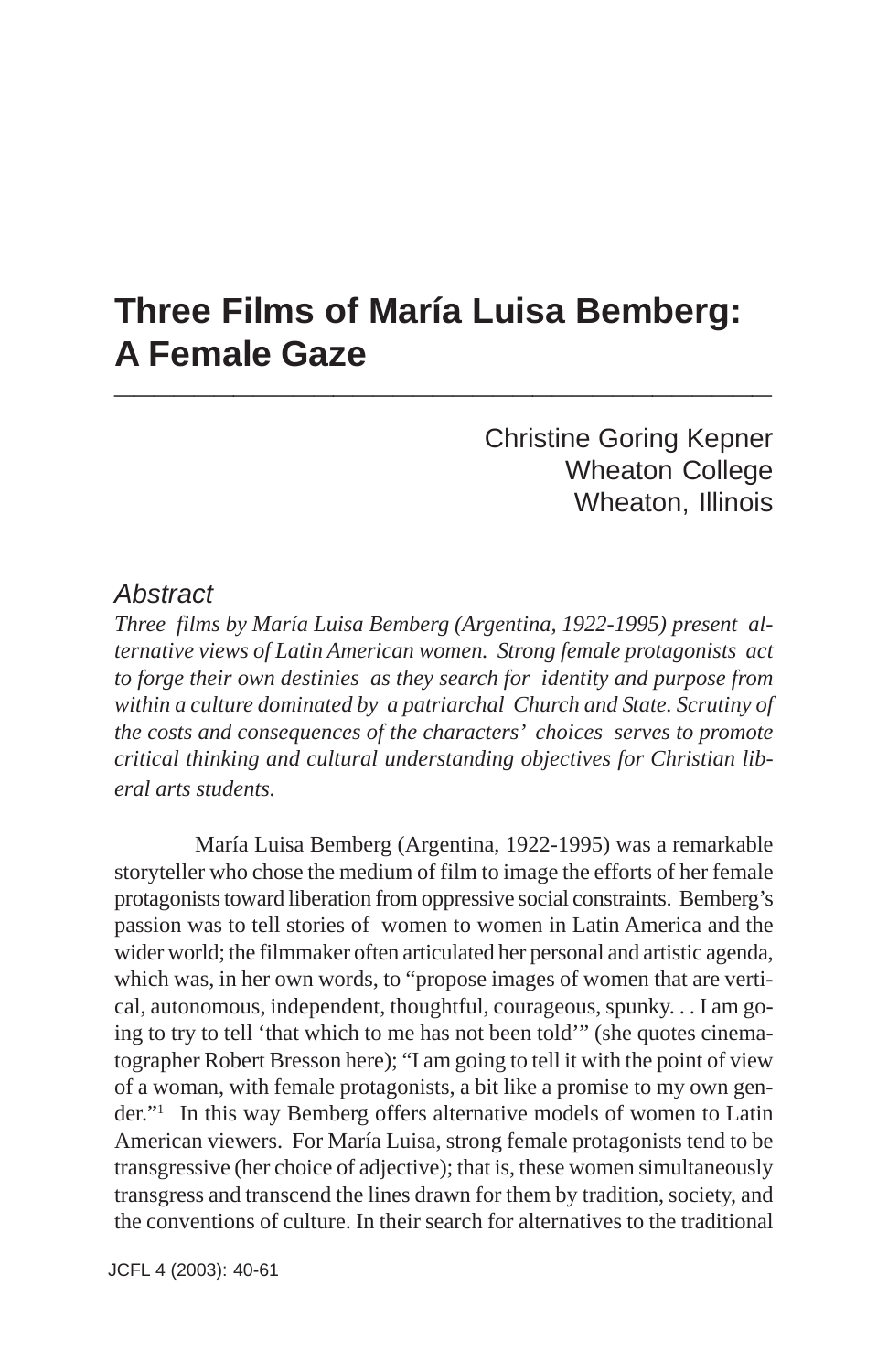values which restrict women to the home, to the convent, or to marriage, Bemberg's women explore options for which they pay dearly.

For Christian foreign language educators (particularly teachers of Spanish) it is a worthwhile endeavour to scrutinize Bemberg's films, not only for their cultural significance but also to discern and critique the reality that Bemberg portrays. Leland Ryken asserts that "The creative artist's vocation is to stare at the created and human world and to lure the rest of us into a similar act of contemplation;"2 and he charges us with the following: "The task of all Christians is to discern and evaluate the perspectives that artists offer for their approval whenever they read or look or listen."3 Ryken reminds us that "The doctrine of common grace asserts that God endows all people, believers and unbelievers alike, with a capacity for goodness, truth, creativity, and so forth. All truth is God's truth. It is not suspect if it happens to be expressed by non-Christian artists."4 While one would not call María Luisa Bemberg a non-Christian artist, given the Roman Catholic identity which she claimed, neither would one call her an evangelical artist. However, one can find in Bemberg's films markers or images of the search for truth which will not only enhance students' understanding and appreciation of Latin American culture and history, but also challenge them to re-assess conventional cultural notions regarding Otherness, difference, and gender roles. Most importantly, critical analysis and discussion of these films will lead Christian viewers to confront "the thorny issue of trying to distinguish inessential social norms from theologically valid norms that rightly limit  $\frac{11}{5}$ .

Marjorie Agosín, Bruce Williams and others have identified a particular way of seeing as "the woman's gaze"6 or "feminine optics."7 This approach asks "What does the female director look at through the camera?" as well as "What do female characters see in their particular vision of reality?" We can extend this question to the spectator as well: "What does the female spectator regard when viewing the film?" This notion of gaze reminds us of Ryken's statement about the artist's vocation to stare at the world and to lure the rest of us into similar contemplation. María Luisa Bemberg's films furnish bold visions of women who look, question, and search for truth and meaning. Using this notion of "the gaze" as a theoretical framework, I will discuss three of Bemberg's subtitled films, easily available in this country for purchase in VHS format, that are worth sharing with students.8 These films are the famous *Camila* (1984), *Miss Mary* (1986), and Bemberg's final film, *De eso no se habla* (1993).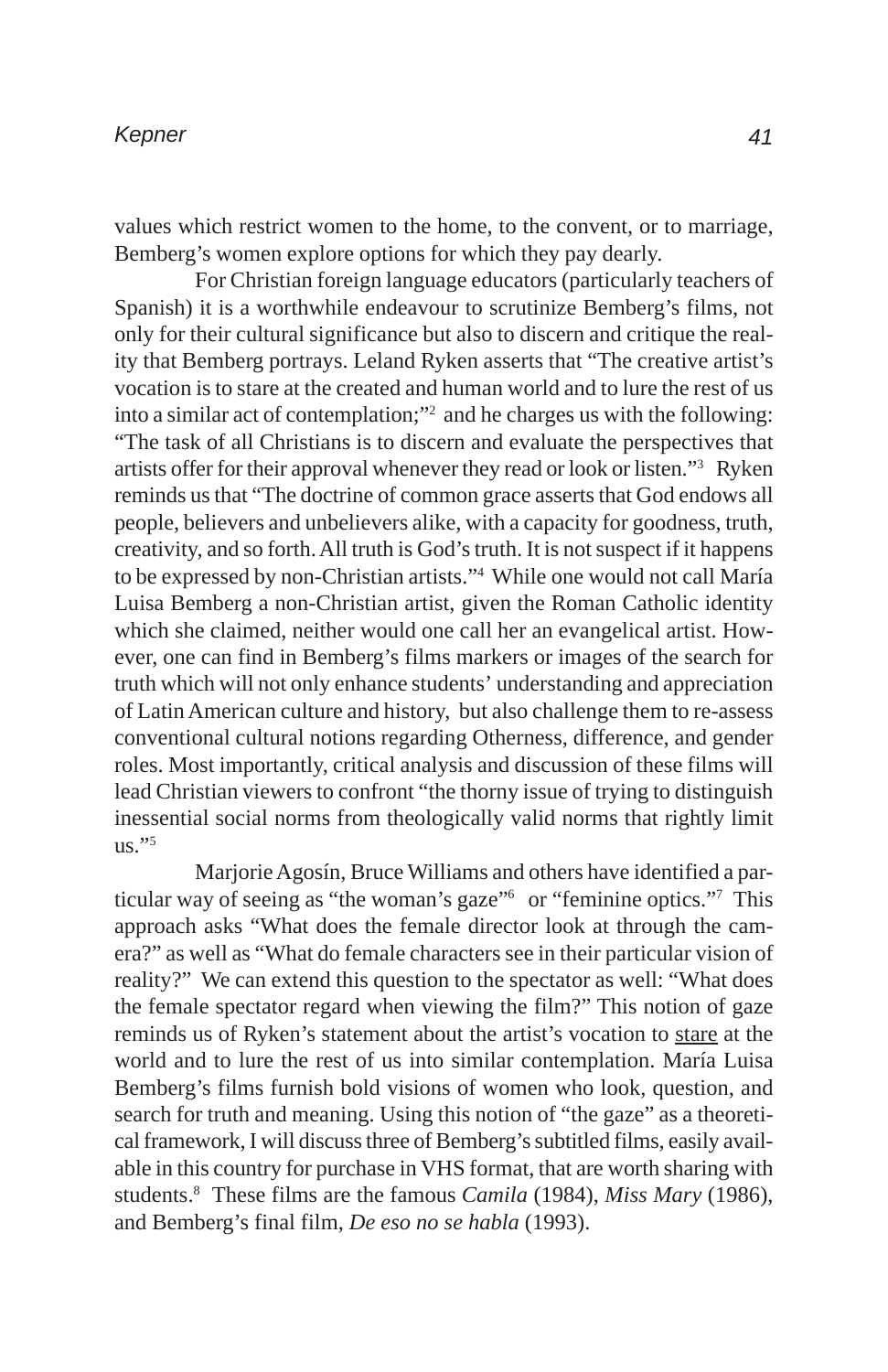Each one of these films features female characters who dare to defy convention by asserting their right to see what is there, to decide their own destiny, and to live with the consequences of that choice. Each film is set within a recognizable Latin American context so that the films serve as images of historical and cultural realities which are of interest to our curriculum. And the scrutiny of these films in successive order provides us with varying representations of women who are willing to take risks and pay the price of seeking to discover who they are, what the world is like as opposed to what the world should be, and what their role as agents of selfdetermination and of change in that world might be.

*Camila*, a well-elaborated period piece, is a film of choice for use in the classroom given that it depicts a historical event during the repressive dictatorship of Rosas in the mid-nineteenth century; $\frac{9}{1}$  it tells a riveting, passionate story (based on historical fact<sup>10</sup>) about a strong young woman who falls in love with an admirable young man who also happens to be a priest. (This film earned an Oscar nomination for best foreign film in the mid-80s.) Camila O'Gorman is a woman like Bemberg: both are from the privileged class of European extraction; their families belong to the oligarchy and are very wealthy; but in spite of these material resources Camila feels trapped by the expectations of family (specifically her father), the Church (as it is unlawful for priests to marry), and the State (the Federalistas, Rosas' party, promote a strong link between the government and the Catholic church; their repressive censorship inhibits intellectual and artistic expression and forces the exile of many intellectuals). Camila is a free spirit who loves life, learning, and the exercise of her imagination. She is inspired by her paternal grandmother, La Perichona, who lives in perpetual house arrest on the family *estancia* or ranch for having engaged years ago in an affair with the monarchist viceroy Liniers; she is also inspired by the bookseller Mariano, who slips her forbidden books such as writings by the exiled Esteban Echeverría - an *unitario* (or liberal) who has fled for his life to Uruguay. Most of all, Camila is inspired and inflamed by the young priest Ladislao Gutiérrez, in whom she sees a distillation of nobility of spirit and passion for justice. For Camila, Ladislao is much more worthy of her affections than is the wealthy, bland and autocratic man whom her father wishes her to marry.

Early in the movie, a notable scene depicts Ladislao's outraged sermon after Mariano the bookseller is assassinated by the Santa Federación (the military police) on the very doorstep of the church; the viewer will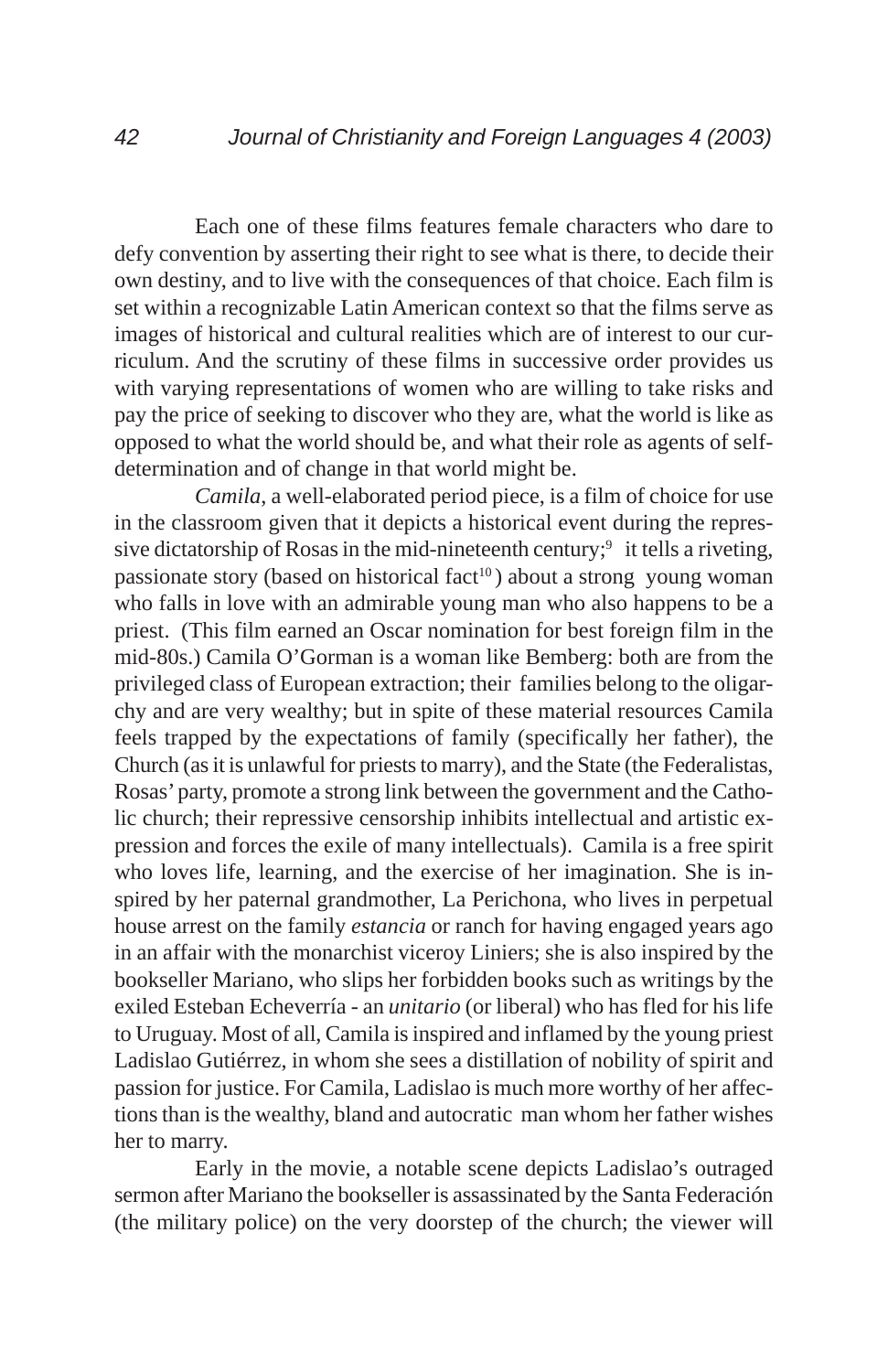note the presence in this scene of Camila's family and father and of the ubiquitous despot Rosas in his portrait. As the camera closes in on Ladislao, who is preaching the Beatitudes with authority and conviction, the viewer will understand why Camila falls in love with him; the camera highlights the fixed gaze of Camila, lingering on her face; the melodramatic closeup privileges her regard. Shortly after this scene occurs another in which Camila declares to her sisters her aspirations for marriage, which contrast markedly with her sister's focus on herself and her newly-won status of being engaged ("Estoy de novia" / I am engaged). Bemberg privileges Camila's voice, as Camila declares, "lo importante es amarse mucho, mucho, mucho ... Yo quiero otra cosa [que el mejor partido de Buenos Aires]; alguien diferente; alguien de quien pueda sentirme orgullosa; sí, sí, orgullosa. Quiero poder salir a la calle y quiero poder gritar su nombre, y quiero poder decir, Éste es mi marido, y gritarlo ..." (What is important is to love each other very, very much ... I want something else [other than the best match in Buenos Aires]; someone different; someone of whom I can feel proud; yes, yes, proud. I want to be able to go out on the street and I want to be able to shout his name, and I want to be able to say, This is my husband, and shout it ...). Camila's values focus on the character and inner qualities of her ideal husband: love, mutuality, integrity, respect, openness. The irony for Camila is that she will indeed choose a partner of nobility of spirit, but whose status as priest forbids this desired openness; this choice of the forbidden will result, predictably, in tragedy.<sup>11</sup>

Eventually Camila and Ladislao embark upon a relationship which goes beyond that of the confessional; the camera signals the societal barriers limiting Camila in a fleeting shot of her window, as a pensive Camila is depicted through protective wrought-iron bars. The scene following this one shows how Ladislao sees Camila, through another barrier, this time of the confessional grate: viewers note that Bemberg chooses to highlight Camila's eyes and mouth through the diamond-shaped opening of the confessional window, signalling again the importance of the woman's gaze as well as the woman's voice. An innovative reversal here is that Camila, the woman, takes the initiative in "declarándose" or declaring herself to Ladislao, as she confesses her love for him. Camila hence becomes a sexual subject, or agent, rather than an object acted upon by a man.<sup>12</sup> The viewer must realize that, ironically, even as the camera privileges Camila's gaze, Camila herself is staring not at Ladislao's face, but at a small dark opening in the confessional grate, behind which Ladislao listens and watches. (That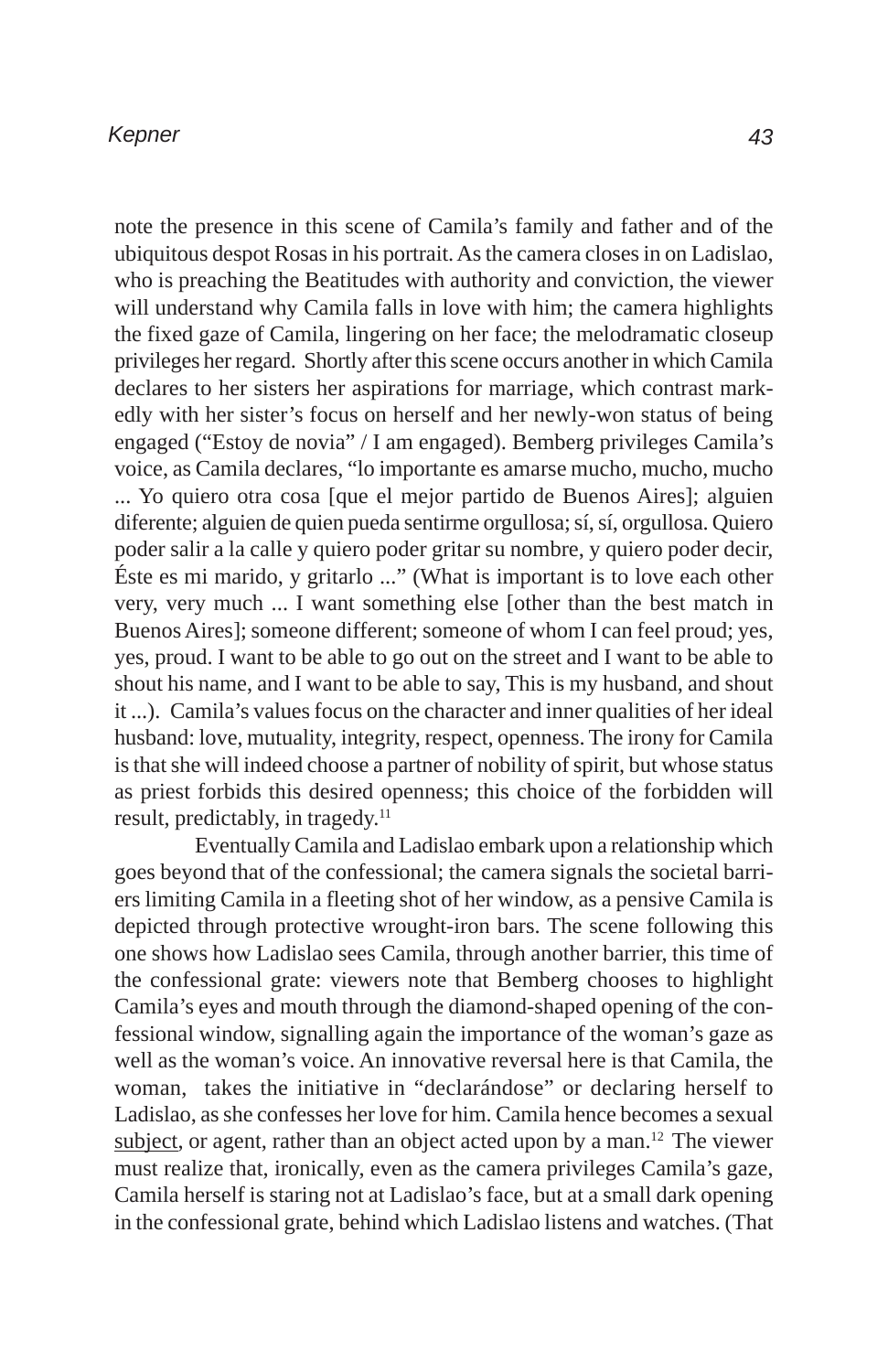small dark opening is representative of the dark journey upon which Camila embarks as she pursues her attraction for the forbidden object of her love.) Replacing visual contact with tactile, Camila reaches out and caresses the grate with her fingers as she confesses, thus resisting the barriers that embody the social controls prescribed by the Church, the family, and the state.<sup>13</sup> Such agency is enacted further on in the movie as Camila follows Ladislao up to the bell tower and all but offers herself to him; when he asks, in exasperation, "Camila, ¿qué voy a hacer contigo?" she answers, "Lo que usted quiera", $14$  whereupon he sweeps her into his arms for a passionate kiss.15 The diaphanous natural lighting in this scene from the windows in the bell tower creates an ironic and deceptive luminous glow which seems to almost sanctify the moment, transgressive as it is; yet Camila's black dress in this scene (she is in mourning for the death of her grandmother), as well as the blackness of the priest's robes, foreshadow the tragedy which will end their love affair.

Predictably, Camila and Ladislao run away together; they "marry" under assumed identities and start a school for poor children in the remote province of Corrientes; eventually they are discovered and imprisoned<sup>16</sup>, and executed by express order of Rosas himself, with the encouragement of Camila's father, to whom the family name is more important than the life of his daughter. The execution takes place even though Camila is pregnant, and supposedly Argentine law forbids the execution of pregnant women.<sup>17</sup> Ladislao and Camila are buried together in a common coffin. The relationship between the lovers ends as it began: Camila was blindfolded with a white handkerchief when she first met Ladislao at her birthday party, during a game of blind man's bluff; and at the end, as the couple faces the firing squad they are blindfolded again, this time with black cloths. To a postmodern viewer, these blindfold props may suggest the power of the woman's gaze, the threat that this subversive gaze implies to a patriarchal society, and ultimately, the consequence of woman's looking: she will pay dearly for daring to stare and to act in resistance to the norms of Church, state and family. In contrast, a more conventional viewer might interpret the blindfolds as representing the characters' willingness to blind themselves to the moral consequences of their choices: the virginal white of Camila's birthday-party blindfold belies her romantic pursuit of a lover who is entirely inappropriate for her; the black blindfolds of the execution scene reflect the fatal outcome of such blatant disobedience. — *Camila* was a blockbuster success in Argentina; the public resonated with its mes-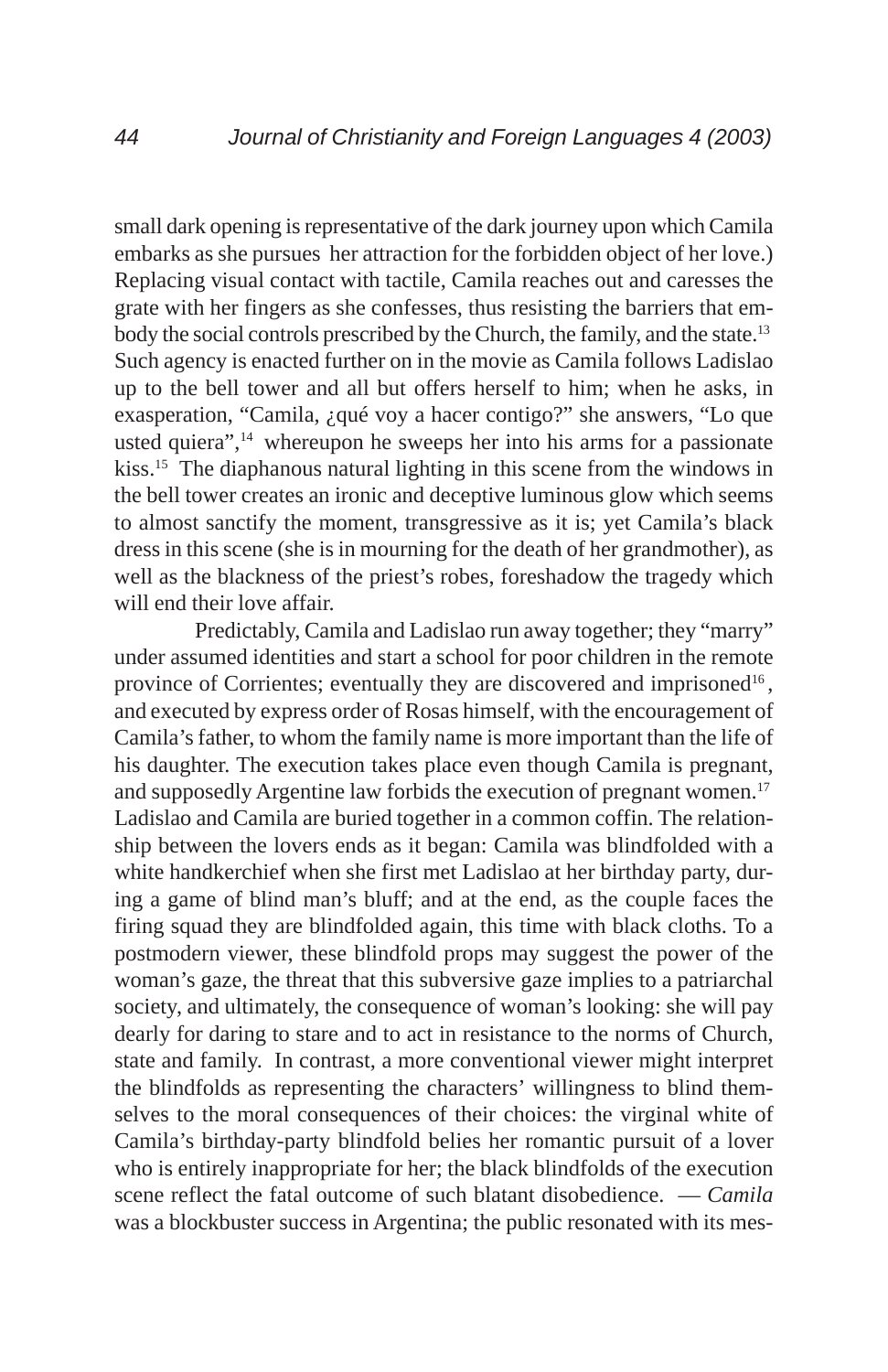sage of rebellion against tyranny, especially given that when the film was released Argentina was just emerging from the dreadful Dirty War of 1976- 1982 during which time the military dictatorship persecuted the Argentine public to the extent that an estimated 30,000 persons disappeared without a trace, and over 300 children born to these detained persons were kidnapped (a case study is detailed in the film *The Official Story / La Historia Oficial*, by Luis Puenzo, Argentina, 1986).

Beyond considering the meaning of the woman's gaze when studying this film, students could also be encouraged to consider the power of the woman's voice as well as her silence. Camila runs great risks by daring to express her thoughts and feelings; in this she is following the lead of her grandmother and her own mother. The precedent established by the grandmother's own history and her collection of love letters, the mother's quiet courage in speaking the truth at relevant moments, and Camila's choices to read even censored books and to hear the truth that Ladislao preaches, all underscore the power of the word in determining destiny.18 Furthermore, students could be encouraged to critically examine the type of spirituality that seems to pervade the film: the role of the Scriptures preached by Ladislao and quoted to him by his spiritual director; Ladislao's struggle of conscience and his impassioned prayer scenes both before and after the elopement; the couple's good works of establishing a free school for peasant children in Corrientes; Camila's frequent attendance at mass, her offerings for the poor, her desire to conceive a child as a sign of God's forgiveness, her final confession and the "baptism" of her unborn child — all could be analyzed to consider the nature of the faith that is imaged in the film. This faith is simultaneously sincere, deeply ingrained, and flawed: it is a spirituality based on relativistic responses to individual circumstances and emotions, rather than a martyr's faith based on obedience and fidelity to unchanging moral principles and biblical values.

Bemberg's next film, *Miss Mary* (1986), is the most autobiographical of all her works, and in some ways reverses the role of the female protagonist in that, contrary to Camila, the British governess Miss Mary is the voice of repression, of control, of order and maintenance of the patriarchal status quo. This film depicts the period in Argentina from 1930 to 1945, which coincides with the director's childhood. The political story is that of the military dictatorship of General Uriburu, who overthrows, with the support of the upper class, the democratically elected president. The abuses to the populace, the fraud, and the repression which occurred over the course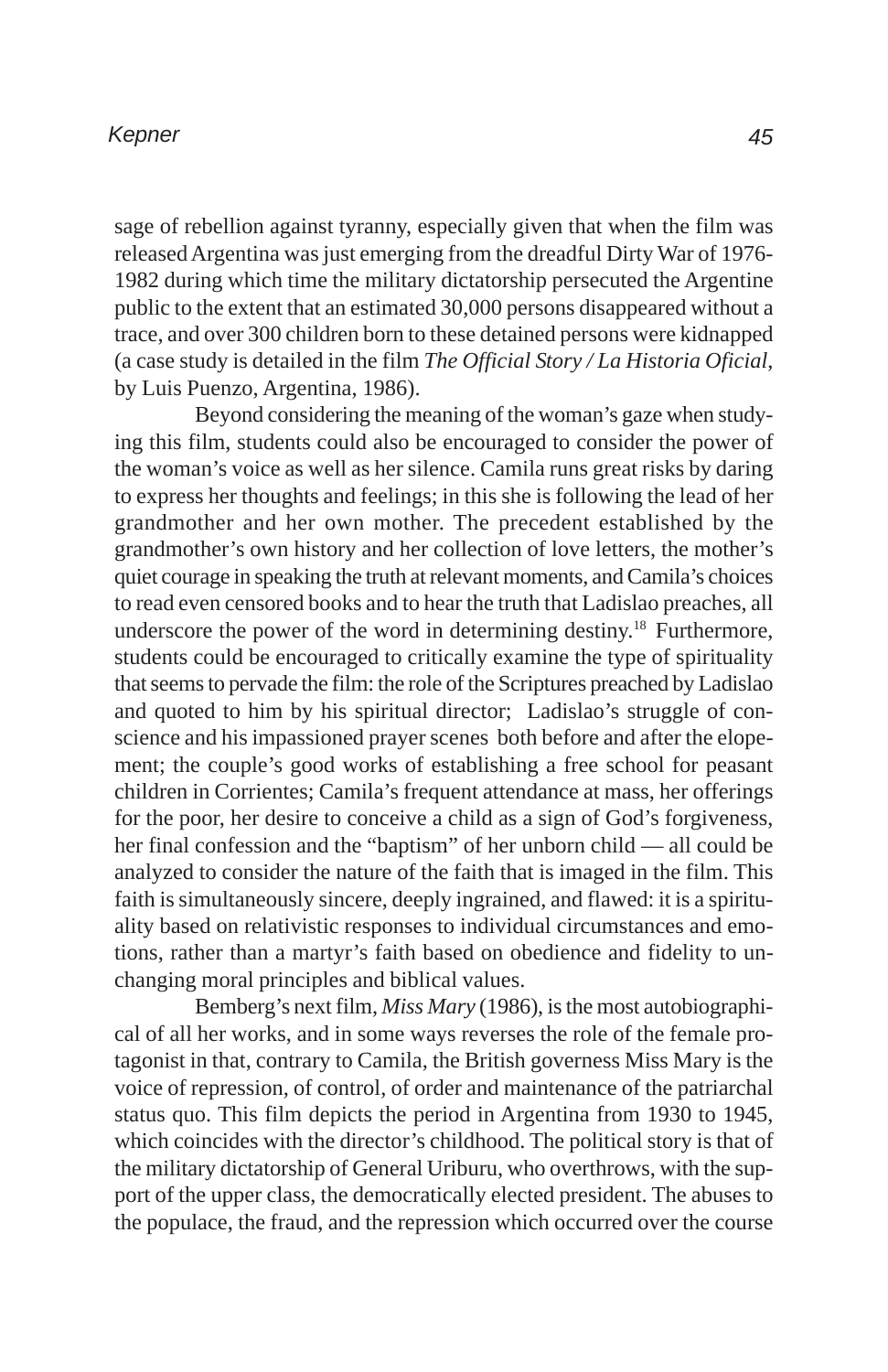of these years led to the rise of Peronism, and the movie ends with the advent of Perón to the leadership of the country (and Miss Mary's return to England); this change in leadership signals the beginning of the end for the conventional aristocratic oligarchy in Argentina.

The personal story in this film is that of the upper-class Argentine family, the Martínez-Bordagáin (modeled after Bemberg's own family of origin), and the children's relationship to their British nanny, Miss Mary (played by Julie Christie), who has been hired to teach the children English, manners, and religion; and most of all, to educate and control the two daughters, Carolina and Teri. The gaze or perspective which is featured in this film [and not admiringly], is that of the tourist and even colonizer, in Miss Mary, who never assimilates to the culture and who, like the British Empire, imposes her culture upon the "colony" of the family whom she serves, and their many servants. Miss Mary refuses to learn Spanish; she requires children and servants to address her in English; and most tellingly, she writes untruthful letters home to her mother telling her how warmly she has been received by the family and welcomed into their lives. The reality lived by this family is that of separatism, snobbery, elitism, obsession with appearances, and most of all, of emptiness and vacuity. Bemberg herself commented, "I grew up in a family very like the ones I depict - blind and deaf to the changes in the world like the Russian Revolution and the New Deal. My mother lived a frustrated, aimless life. Through my feminism, I am trying to avenge her" (quoted in Williams,  $p \ 184$ )<sup>19</sup>. The mother-character in the film, Mecha, is a beautiful but remote figure, who has a "little crying room" to which she retreats when she is sad (that is, when her husband is unfaithful to her, which is not infrequently), and who spends her time playing on the piano, over and over, a melancholy, haunting piece by Satie; often Mecha wears large dark sunglasses, suggesting the social blinding of her gaze (that is, her disempowerment) and signalling her identity as a beautiful object whose function is to look good for her husband and to reproduce upon demand.

An often-commented scene in this film features Carolina, the older daughter, when she begins having menstrual periods. This sort of event is not often, if ever, depicted in movies, and Bemberg was especially proud of it, not only for its innovativeness but also because it relates an incident which occurred with her own sister.<sup>20</sup> In this scene Carolina is elated to discover that she has become a woman, and she proposes that they have a party to celebrate. Miss Mary, however, squelches her joy by telling her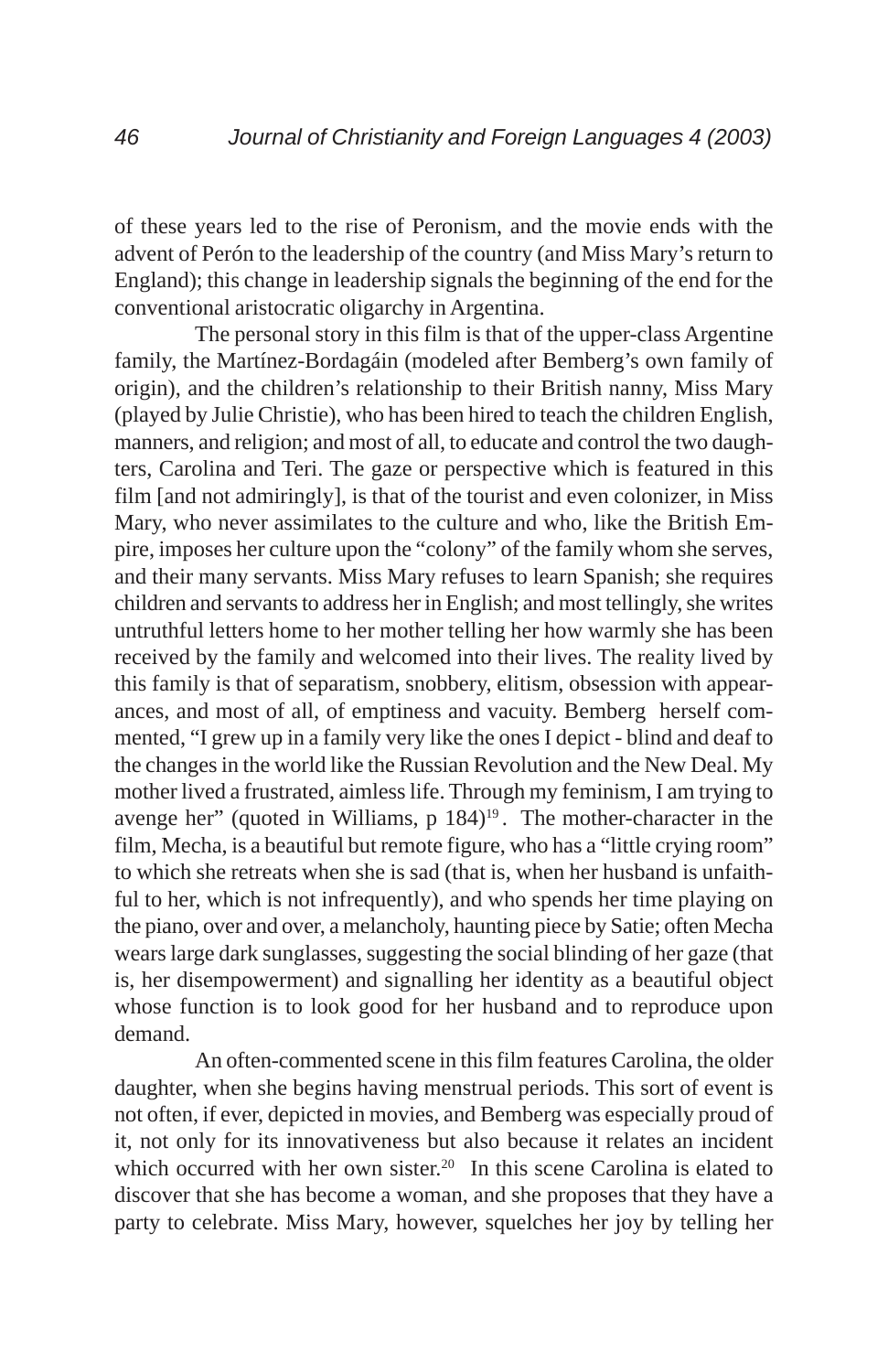that she is "unwell", that she will not be permitted to go out for a week, and that one must not mention this incident in public. Viewers will note how the camera slowly moves in on Carolina in the bed, as Miss Mary leans over her, signalling the gradual stifling and suffocation of this vital young girl by societal expectations and the "qué dirán" (what will people say).<sup>21</sup> Behind the camera, Bemberg chooses to illuminate this scene with contrasts: the very white, even glowing bedsheet stained with a bright streak of blood is supplanted by the dimming of lights as Miss Mary comes in to change the linens and to put the girls to bed, which signals the tension between the young girls' innocence and their impending loss of purity as they move out into the wider culture. Christian viewers may associate the blood on the sheet with the image of the biblical pure-white lamb whose innocent blood is shed in expiation for the sins of many; all rites of passage (whether physical or spiritual) come at painful cost. Here, Carolina's blood on the sheet foreshadows her future mental anguish, even as Carolina's gaze - her view of life - has begun to be distorted by the conventions of society. This scene demonstrates just one step in the progressive repression of Carolina, who ends up spending her days obsessively typing out pages from the telephone directory to keep herself busy, as a "cure" for her kleptomania (this activity was in actual fact a therapy prescribed by a psychoanalyst for a personal friend of Bemberg's).<sup>22</sup>

In this film, not one of the women characters achieves wholeness (not the sisters, not the mother or grandmother, certainly not Miss Mary); and only one female character seems to achieve any satisfaction and joy out of life; that is the upstart and rather vulgar widowed neighbor, an ex-manicurist from the lower classes, who makes her fortune by marrying a sugardaddy much older than herself — again, a transgressive woman. The other women characters, all from the privileged class, must pay for their transgressions: Teri is forced into an unwanted marriage for losing her virginity to a boyfriend; the grandmother ends her days obsessively perusing ancient photographs of friends and loved ones, dividing them into piles of "muertos" (the dead) and "vivos" (the living); Mecha, the mother, plays the piano, cries in her "little room", and does periodic good works (such as arranging church weddings for long-standing common-law liaisons, as well as baptisms and first communions) for the peasant workers and their children on the family ranch; Miss Mary is dismissed from her job when she sleeps with Johnny, the oldest brother of the family. Less compulsive than the women in this film, the father and Johnny both question the need to fire the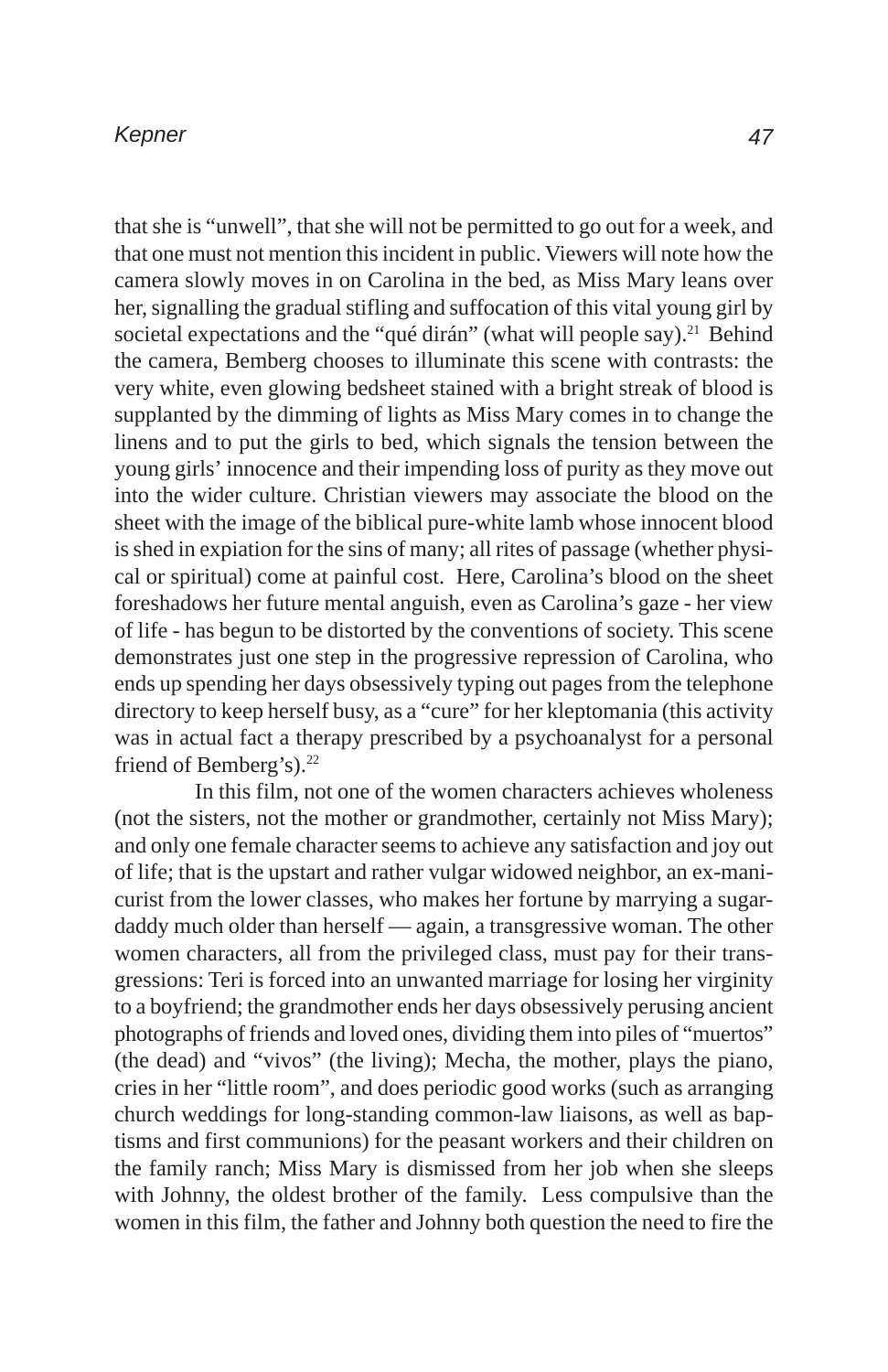governess; but Mecha insists that for the sake of appearances the dismissal must take place. One critic has suggested that Miss Mary takes on the role of the tragic figure in classical Greek drama: "it is, ironically, the virtues of which she is most proud that are the grounds for her downfall."<sup>23</sup>

In viewing *Miss Mary*, which is rich in cross-cultural (and neocolonialist) implications, students could be challenged to scrutinize issues such as the education of the young: what are children, particularly girls, taught to see and to not see?; what are the consequences in adult women of this formation?; the perpetuation of the double standard in machista society (Johnny's imposed rite of passage could be compared to Teri's, and the respective consequences of each analyzed), the nature of religious education (the film opens with a nanny putting the young sisters to bed and saying prayers with them; Mecha sponsors yearly First Communions and weddings for the ranch hand families), the cross-cultural experience lived out by Miss Mary24 (what does she know or care about the contemporary political context of military coups, the Spanish civil war, World War II or the rise of Peronism? much less the quality of life of the family's town servants or farm workers); how is Miss Mary a cultural "other"?; how does the imposition of English upon the children render them cultural "others" within their native country?; the ambiguous social status of the governess and what it reveals about gender, class and power;<sup>25</sup> the almost inevitable descent of female characters into mental illness.26 On a personal level, students could be asked to reflect on aspects of their own spiritual formation, and to consider what events and teachings (whether inadvertent or otherwise) have contributed to their view of God and to their individual faith story. The broader issue of how sane and effective cross-cultural ministry can be distinguished from cross-cultural colonialism could be explored as well.

Given that *Miss Mary* is supposedly autobiographical of María Luisa Bemberg's life, we can conclude that Bemberg's role-models of health while growing up were scant if not invisible. It seems rather that Bemberg, through the creative work of filmmaking, has developed and discovered progressively stronger female role models in the writing and production of her own film scripts. That is, for Bemberg, scriptwriting and filmmaking seem to serve as a sort of redemptive therapy; as she, the director, gazes upon her own life in the *Miss Mary* film, and as she gazes upon the lives of female protagonists from history (such as Camila or Sor Juana<sup>27</sup>) or fiction (Charlotte in *De eso no se habla*), Bemberg seems to move toward projected images of female strength, resistance, resourcefulness, and meaning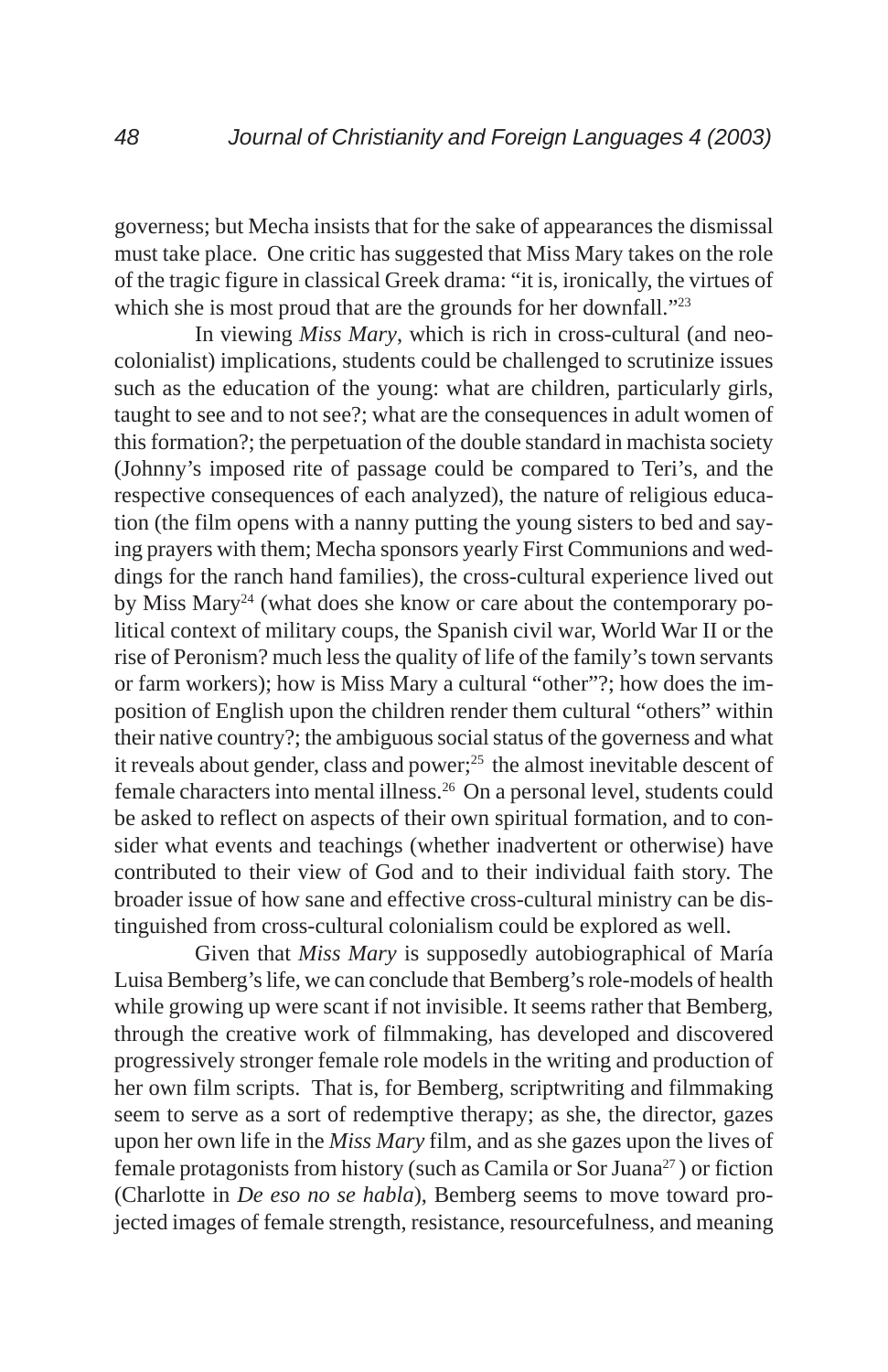— protagonists who, though not always victorious or even justified in their particular quest, still display valor in the search; in the retelling of the stories of these women, Bemberg seems to refashion her own story, and to offer a model for viewers of women who are proactive, tenacious, and courageous in the face of adversity, and who struggle, in the end, with the costly consequences of their decisions to deviate from societal norms.

Bemberg's last film, *De eso no se habla (I Don't Want to Talk About It)* (1993) is also the work with whose protagonist Bemberg herself most closely identified,<sup>28</sup> as well as a film in which spectators' notions of difference and otherness are overtly challenged. Charlotte is a dwarf, whose self-acceptance and curiosity about the world continually frustrate her overprotective mother Leonor, who wishes to raise her daughter in complete blindness to her difference; for Leonor, Charlotte's dwarfness is a source of shame and something to be denied and certainly not mentioned: "de eso no se habla" (of that one does not speak). The contrastive gazes featured in this film are those of two women: the mother chooses to blind herself to reality; the daughter chooses to see what is there. The consequences of these choices play out in the characters' behavior: Leonor seeks to manipulate her environment to reflect the illusion that her daughter is physically normal, while Charlotte inhabits her small body with serenity. The humor generated by these contrasting perspectives creates a warm and accessible fable of manners set in provincial Argentina during the 1930s, leading to an open-ended ending: in an ultimate act of recognition of who she is (but at the cost of abandonment of husband and mother), Charlotte celebrates her difference and creates community for herself by joining the circus in the company of not only other dwarves, but also other representatives of difference (gypsies, clairvoyants, animal-trainers, clowns, physical mutants). In this way the film may be said to have an ending in the spirit of Bakhtin<sup>29</sup>, whose metaphor for heteroglossia, or the joyous expression of multiple voices, was the carnival or circus, the place for laughing celebration of difference, of plurality, of diversity. However, Christian viewers will recognize the cruelty inherent in gentle Charlotte's rejection of her family, and will identify with critics who name violent, divisive, mocking laughter for what it is.<sup>30</sup>

The conflict depicted here is a take on the timeless question of appearances and illusion versus reality. Much of the humor of the film is derived from the mother's fanatical devotion to the "qué dirán"; her answer to this social question is permanent silence in the form of pretending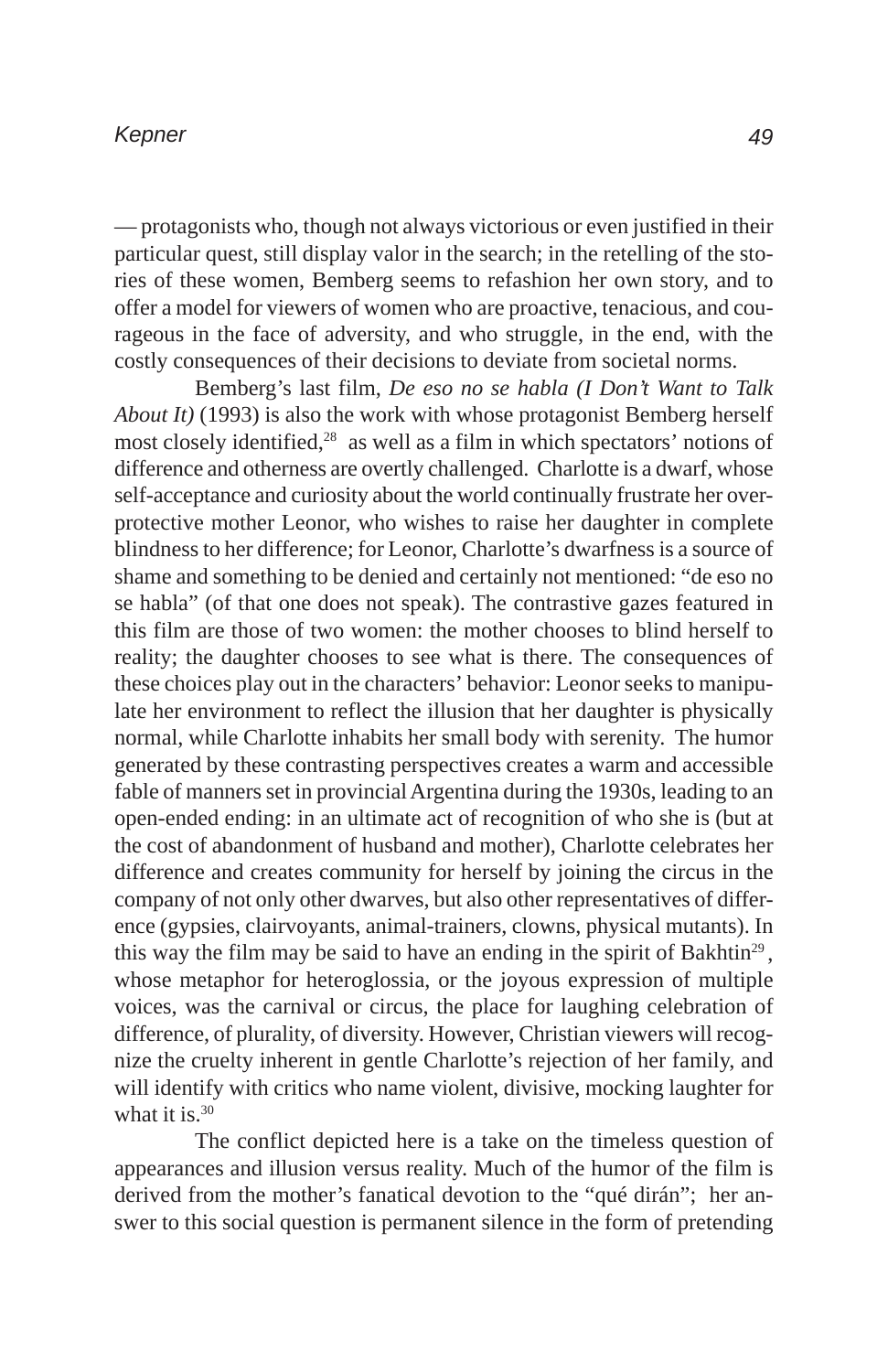that her daughter's difference does not exist. Leonor spends her life in the quest to make her daughter appear "normal" or tall, and to train Charlotte in the womanly pursuits of speaking French, playing the piano, and horseback riding. Initially compliant, naturally curious, with eyes wide open, Charlotte soaks up all opportunities for learning and for new experiences. A scene in this movie echoes the famous jury scene of *Yo la peor de todas* (*I, the worst of all*), the story of the precocious 17th-century Juana Inés (who would become Sor Juana Inés de la Cruz): Charlotte, perched on a table in her mother's general store, regales a group of gravely attentive older men with tales of far-away places of which she has learned in her encyclopedic studies. There is no question she cannot answer, no riddle she cannot solve. The female voice is privileged and authoritative; in this film, furthermore, the difference of gender is weighted by the added difference of the grotesque, resulting in a protagonist of savant-like qualities who subverts conventional notions of beauty, authority, and normality.<sup>31</sup>

The story-line of the film traces Charlotte's development from compliant child to independent adult, in the tradition of the *bildungsroman*; some critics prefer to see Charlotte's evolution as circular rather than linear.32 An early indication of the girl's independence is when she changes her own name from Carlota to Charlotte, a first step toward assuming control of her own identity and personhood. Charlotte extends this power to her mother's servant-boy, an orphaned Arab, by articulating for him the truth about himself. She corrects her mother: "él es Mohammed, no 'Mojamé'; es con 'd', no con 'jota'; él es árabe." (He is Mohammed, not 'Mohamé'; it's [spelled with] a d, not a j; he's Arabic).Leonor, focused on doing rather than being, answers: "Lo que sea; que se mueva" (Whatever he is, he should move it!).The boy himself responds uncertainly, "No sé lo que eran mis padres; yo soy Mojamé" (I don't know what my parents were; I am Mohamé). This ambivalence is mitigated by the film's end, when the narrator of the film (who has been present from the beginning in voiceovers) reveals himself as "yo mismo, Mohammed Ben Alí, maestro de escuela y fiel testigo" (I myself, Mohammed Ben Alí, schoolmaster and faithful witness), testifying to the story's veracity. Mohammed's friendship with Charlotte has led him to himself: to his name, origin, and identity: a teller and teacher of truth. Charlotte's clear-eyed vision of herself has led him to open his own eyes to reality. Mohammed finally accepts himself for who he is: a fellow minority, another type of grotesque or abnormal figure: an orphan, an alien, a Muslim Arab in a Catholic community. This accep-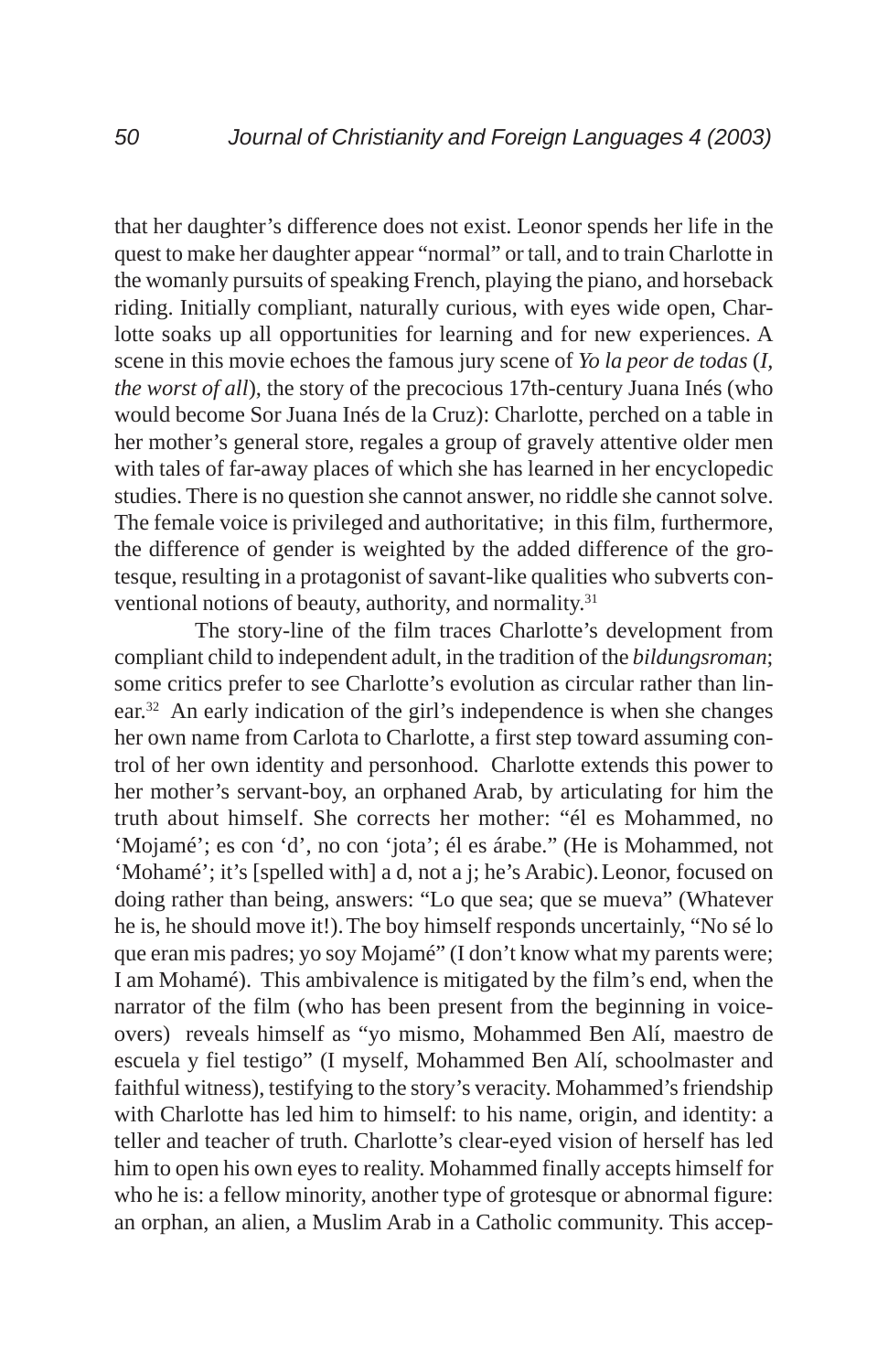tance of identity may be what gives Mohammed the courage to find his place within this community, in which he is so obviously different. Viewers will consider the irony in Mohammed's choice to stay within the village in which he is so alien; this choice to stay with those who have raised him, and to reconcile himself to the community, is more courageous than Charlotte's own ultimate decision to abandon her home and family of origin in favor of joining the circus where she fits in with others like herself.

Throughout the film Charlotte stubbornly refuses to play her mother's games of attempting to hide her daughter's dwarfness; Charlotte is intent on cultivating her own view of herself. The film opens with the male narrator informing us that "everything began in front of a mirror." We see Leonor arranging herself with makeup and jewelry in preparation for her daughter's birthday party; we intuit that this character will define herself by appearances. This supposition is borne out in the subsequent scene in which Leonor rejects connectedness with the mother of a deaf girl, who extends solidarity to her: "Yo te entiendo; somos madres elegidas; teníamos que estar más cerca" (I understand you; we are chosen mothers; we should be closer). Leonor, mute, walks away, thus embodying her life philosophy of "de eso no se habla" and of blinding herself to the truth. The mirror motif appears again in a later scene in which Leonor catches her daughter dancing to the "Habanera" of Bizet's *Carmen* before a mirror, dressed up as the transgressive figure of the title role. The camera lingers on Charlotte-Carmen as she gazes at her costumed, small self in the mirror, displaying her red dress, her high heels, her swaying body, her pleased smile; the scene signals that this young woman will, as subject and agent, choose her own destiny by exploring a variety of roles and lifestyles; she will not be constrained by conventional expectations.33 Charlotte's mother rushes in, turns off the music, and bangs the door as she exits. She begins to weep when the music comes back on; mother and audience realize that this scene prefigures the daughter's emancipation as much as it does the mother's loss. We see further indications of the protagonist's movement toward independence and agency in a subsequent scene: after Charlotte finishes a piano recital, she hops off of the piano bench and comes forward to take a bow before her enthusiastic audience in defiance of her mother who has instructed her to preserve the illusion of height by remaining on the bench during the audience's applause. Charlotte seems to be practicing for a life-role as a whole being, an actor or Subject who chooses for herself, and who is at the same time secure enough in who she is to enjoy and receive the gaze of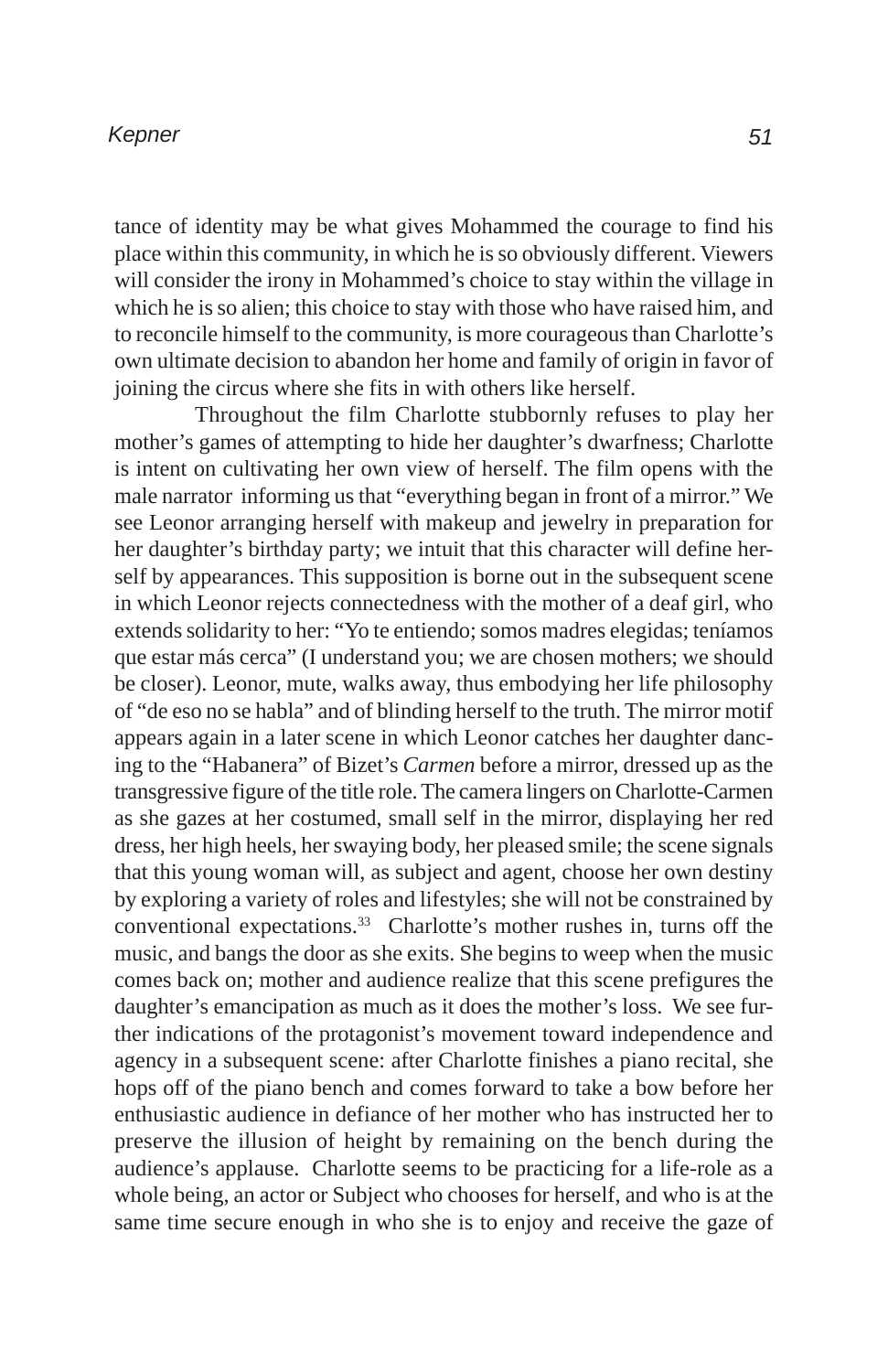others, to accept herself as Object of regard.

Perhaps it is this secure dual identity as both Subject and Object, which empowers Charlotte to agree to marry a man much older (and much taller) than herself. Ludovico himself embodies difference: he is a foreigner, a wanderer, an exotic and worldly newcomer to the village; he entrances Charlotte and Mojamé with his tales of the Wild West and Buffalo Bill, of the North Pole and Amundsen, of Samarkand and Tamerlane, of Granada and Boabdil. In spite of his power, age, and wealth - or perhaps because he is, like Charlotte, comfortable in his own skin - Ludovico does not dominate Charlotte, either before or after marriage; he respects and accepts her. The image of tiny Charlotte riding astride a large white horse is what ultimately leads Ludovico to fall in love with her; their wedding, full of comic turns, culminates in a tender scene of Ludovico waltzing with his bride in his arms, supporting her as if a baby, her white train flying about their single silhouette.

The conventional security of marriage, however, cannot withstand the allure of spectacle for Charlotte, who must continue to exercise her dual role and identity as Subject and Object. When the circus, a carnivalesque amalgam of diversity, comes to town, Charlotte recognizes others who look like her: other dwarfs, other prototypes of the grotesque. She finally sees herself physically reflected in the bodies of others, and this reflection proves too compelling to resist. Her long-held desire to see the world, as well as a perhaps latent desire to experience community with others who are physically like her, is fulfilled at the end of the film when the circus comes to town, and Charlotte recognizes others of her kind in the cast of entertainers.34 The final scene is of Charlotte riding out of town on her white horse in the circus parade, while her forlorn mother bars herself permanently behind the shuttered windows of her home, never to appear in public again. Bemberg thus subverts the traditional image of the knight on the white horse who rides in to save his lady: here the lady, completely self-possessed, rides away from home into the horizon of possibility, leaving behind husband, mother, and all the trappings of convention. The post-modern heroine abandons the center in favor of exploring the margins; likewise Ludovico spends the rest of his life wandering around the world, following circuses and contemplating his beloved from afar. In contrast, Charlotte "has found her place in spectacle"35 and has fulfilled the prophetic vision she had of herself as she gazed in her mother's mirror.

Bemberg's gaze takes a radical turn in this final film as she sub-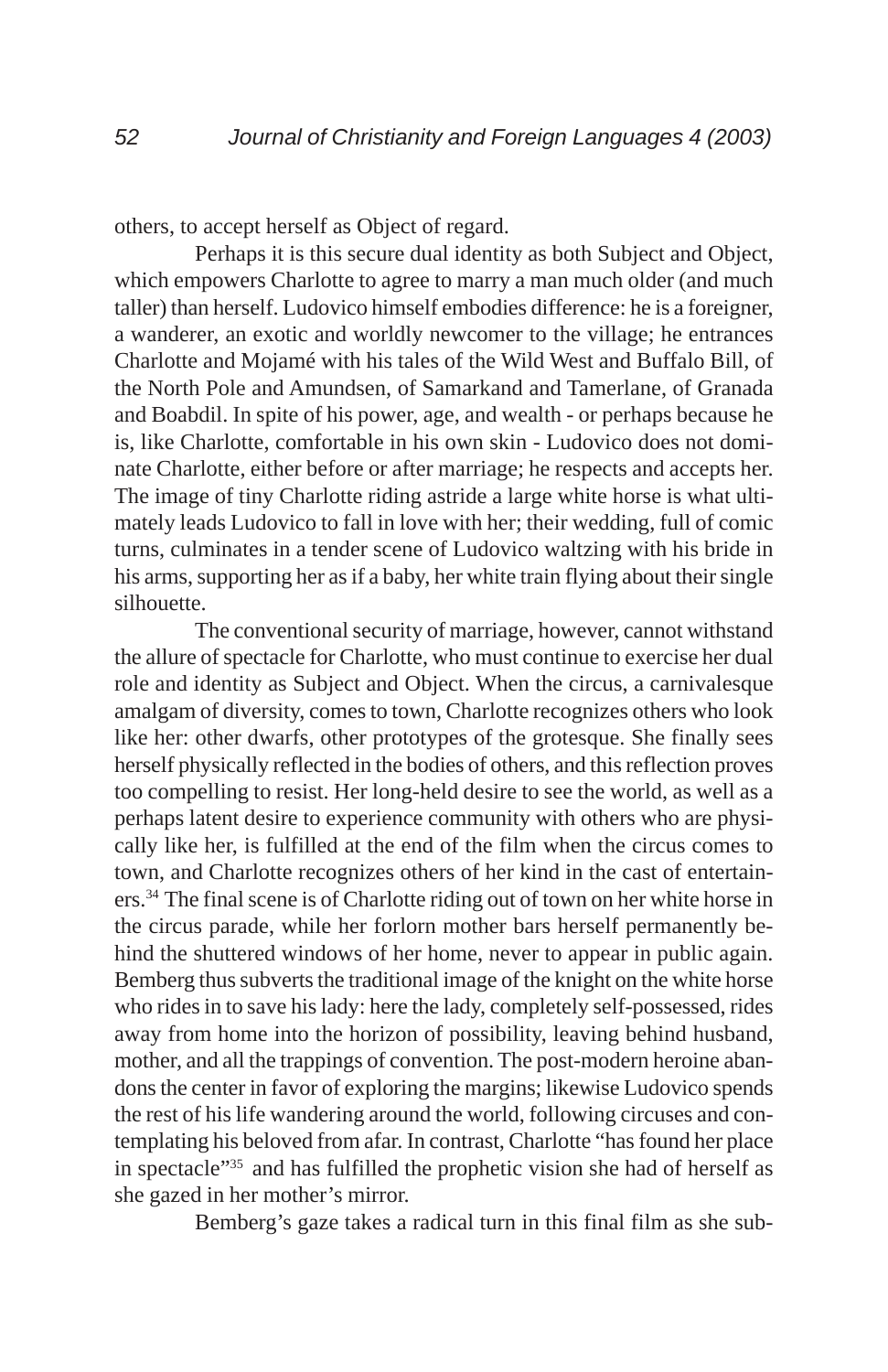verts the traditional notion of the female ideal by presenting her heroine as a dwarf, whose "beautiful mind, personal creativity, and strong will transcend the limitations of her own body as well as the expectations of society."36 Charlotte has made herself free to traverse the horizon, as Bemberg seems to invite us the audience to do: the final shot of the circus caravan trailing over the empty horizon suggests, according to a rather typical postmodern critic, "that the only course is to go beyond the horizon, to transgress past and place and to create a completely different world from the one which we now inhabit." $37$  The presence of a rainbow framing this caravan scene lends a seductive note of hope and promise to the ending.

Christian viewers, while applauding the themes of diversity, truthtelling, and responsibility for one's self in this film, will question the ethics of choice which surround its ending. Ludovico, however much older than his bride, is a faithful and compassionate husband; does Charlotte act rightly in abandoning him for the sake of finding herself? Bemberg dedicates her film to "all those who have the courage to be different in order to be themselves". Students could be challenged to debate questions such as: When does the journey in search of one's true identity transgress the lines of responsibility to others and of keeping commitments? Who is ultimately the more ethical character in this film: Charlotte or Mohamé? And not least, does Charlotte's final choice negate the truth-telling she has modeled up to this point? The open-endedness of this film may be happy for Charlotte, and perhaps for Mohamé, but not so for the protagonist's mother and husband. Viewers must consider the consequences and costs of independent choices for themselves as well as for the characters through whom they live vicariously in works of fiction. In scrutinizing these films by María Luisa Bemberg, as well as with any film we view, Christian spectators are called to confront Ryken's challenge "to discern and evaluate the perspectives that artists offer for their approval".38 In bringing biblical values to bear on how we consume and interpret works of art, we will ourselves exercise that clear-eyed gaze to which the filmmaker studied in this paper claims to be committed.

Reflecting a postmodern idealism, Bemberg has stated: "As creative women we want an art that includes all existence, desire and dreams — an art that no longer excludes and marginalizes, that leads us into the center where difference is abolished to reveal a dazzling and new humanity".39 Bemberg's final film presents a pseudo- Bahktinian vision of the celebration of this "new humanity": a universe in which the "different" have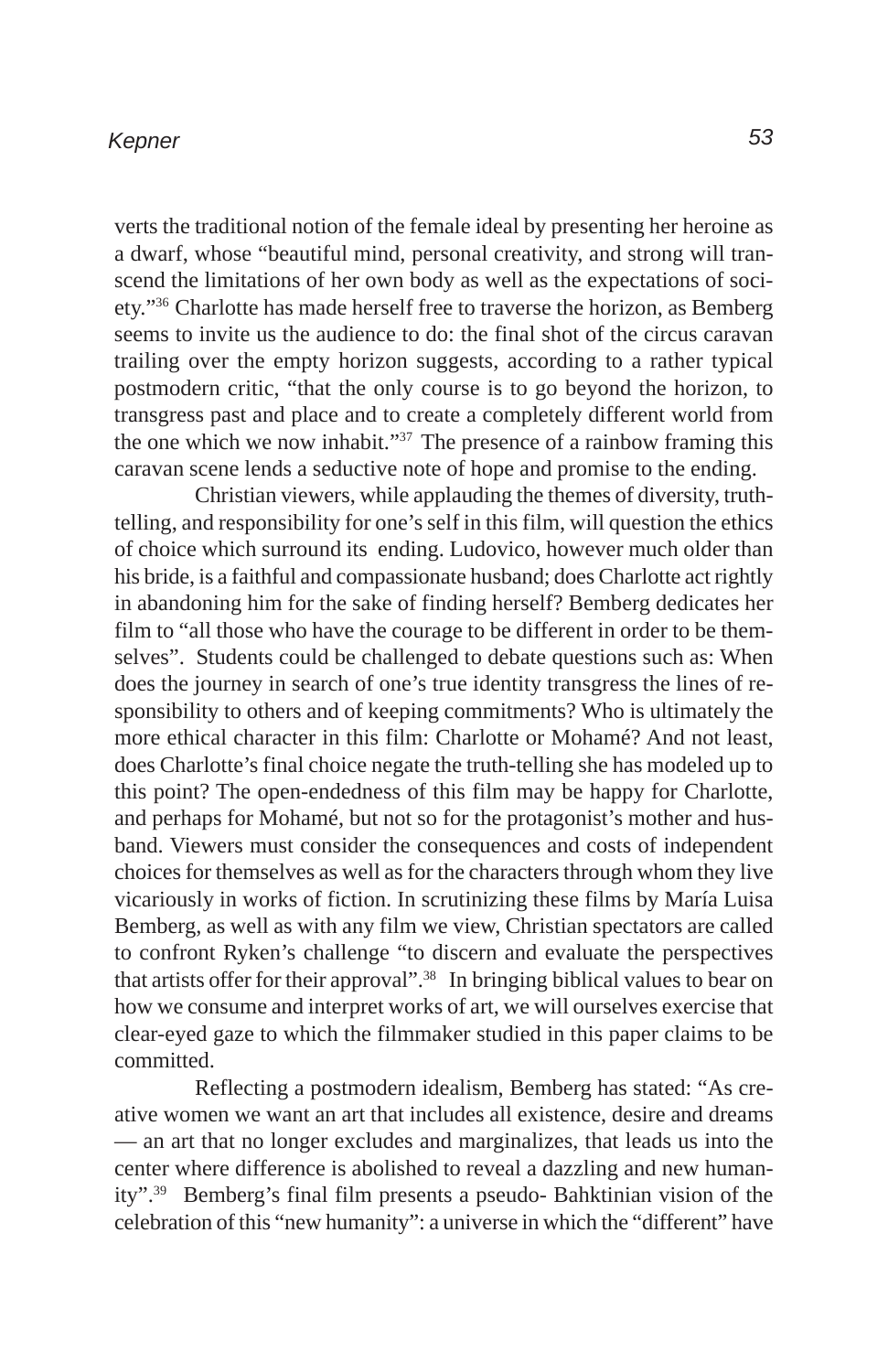autonomy to speak with their own voice and to forge their own destinies regardless of the fallout left in their wake. María Luisa Bemberg died in 1995 of cancer, having lived for 73 years but still at the peak of her career. She left a body of scripts and films that foreground women; for Bemberg, each film was "a formidable exercise in self-knowledge ... [and] I said to my own sex, to my beloved sisters, here are four films each with questioning women. Here are examples by which to model your own identities."40 Christian viewers are charged to look for the redemptive in all films; particularly in Bemberg's, we catch glimpses of the search for meaning, for freedom, for identity, for truth, however mediated such truths might be by cultural relativism and the director's agenda. We also see how suffering (at times innocent, at other times deserved) accompanies this search. Bemberg's protagonists, like each one of us, long to see and to be seen; to know, and to be known; to live actively as subjects and agents of destiny, as well as with a serene capacity to receive and enjoy love, desire and commitment. As we encourage our students to identify in Bemberg's films examples of these universal and God-given traits, and to evaluate the choices made by the director and by her characters, we provide students with opportunities to articulate a Christian world view, to become aware of their own inner "map of reality"41 and to develop their Christian minds with informed hermeneutical skills.42 We invite students to participate in the interpretive community of Christologically-focused consumers of film, to exercise biblical stewardship over their minds, and to become informed and redemptive participants in the great cultural conversation of the age, as well as effective ministers of justice and of grace.

# **NOTES**

1 Caleb Bach. "María Luisa Bemberg tells the untold." Américas 46 (Mar/ Apr 1994): 20-7.

2 Leland Ryken, in "The Creative Arts", The Making of a Christian Mind, ed. Arthur Holmes, Downers Grove IL: Inter-Varsity Press, 1985, pp. 105-129.

3 ibid., p. 125

4 ibid., p. 129

<sup>5</sup> I am indebted to the editor of this journal, David Smith, for this comment offered to me during the revision process of this article.

 $\degree$  Bruce Williams, "The Reflection of a Blinded Gaze: Maria Luisa Bemberg,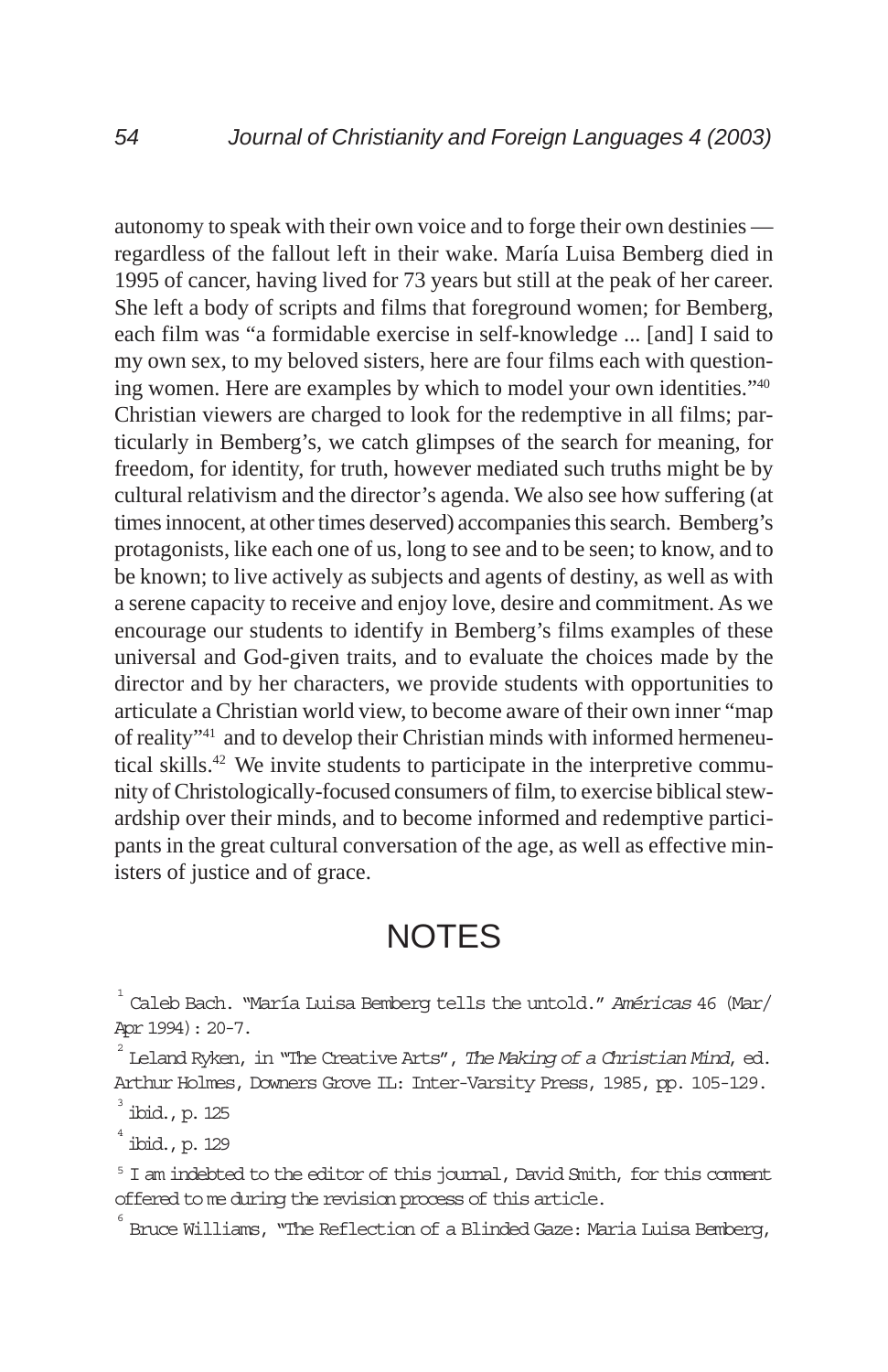Filmmaker", in Marjorie Agosín, Ed.: A Woman's Gaze: Latin American Women Artists. Fredonia NY: White Pine Press, 1992, pp 170-190.

 $\mathrm{7}^\mathrm{7}$ Catherine Grant, "Int*imista* Transformations: María Luisa Bemberg's First Feature Films", in John King et al, Eds.: An Argentine Passion: María Luisa Bemberg and Her Films. London: Verso, 2000, pp 73-109.

 $\degree$  It is essential that instructors preview these films prior to usage in the classroom; some contain scenes that may be offensive to sensitive viewers.

 $^{\circ}$  I use this film to illustrate the reality of political and cultural repression under Rosas' regime, as we discuss the short story "El matadero" (written 1839, published 1871) by Esteban Echeverría, in the Survey of Spanish-American Literature course.

10 see Donald F. Stevens, "Passion and Patriarchy in Nineteenth-Century Argentina: María Luisa Bemberg's Camila", in Based on a True Story: Latin American History at the Movies, Donald F. Stevens, ed., Wilmington, DE: SR Books, 1998, pp 85-102.

 $^{\scriptscriptstyle 11}$  Both Camila and Ladislao face with courage their punishment, which is execution by firing squad. They do not shrink from the consequences of their choices, but go to their deaths with dignity, which behavior is consistent with Bemberg's depiction of each as desiring to inspire righteousness in the other.

 $^{\text{\tiny{12}}}$  Laura Mulvey posits classical cinematic gaze dynamics as active for males and passive for females; "traditionally the woman displayed has functioned on two levels: as erotic object for the characters within the screen story, and as erotic object for the spectator within the auditorium, with a shifting tension between the looks on either side of the screen" (p 63 in "Visual Pleasure and Narrative Cinema", in Feminist Film Theory: A Reader, Sue Thornham, ed., New York University Press, 1999, pp 58-69). Barbara Morris points out that "el cine femenino" (feminine cinema) seeks to change the traditional relationships between subject and object, in "La mujer vista por la mujer: el discurso fílmico de María Luisa Bemberg," in Colección Mujeres de Palabra # 2, Adelaida López de Martínez, ed., Editorial de la Universidad de Puerto Rico, 1995, pp 253-267.

 $^{\scriptscriptstyle 13}$  Katharine Jenckes, "Identity, Image, and Sound in Three Films by María Luisa Bemberg." In Cine-Lit III: Essays on Hispanic Film and Fiction, George Cabello-Castelet et all, Eds. Corvallis: Oregon State University Press, 1998, pp 61-67.

 $14$  "Camila, what am I going to do with you?" - "Whatever you wish."

<sup>15</sup> An interesting feature of Bemberg's work is that her camera never exploits the woman sexually by photographing female nudity; she prefers to focus on women's faces; rather, in an ironic reversal, what infrequent nude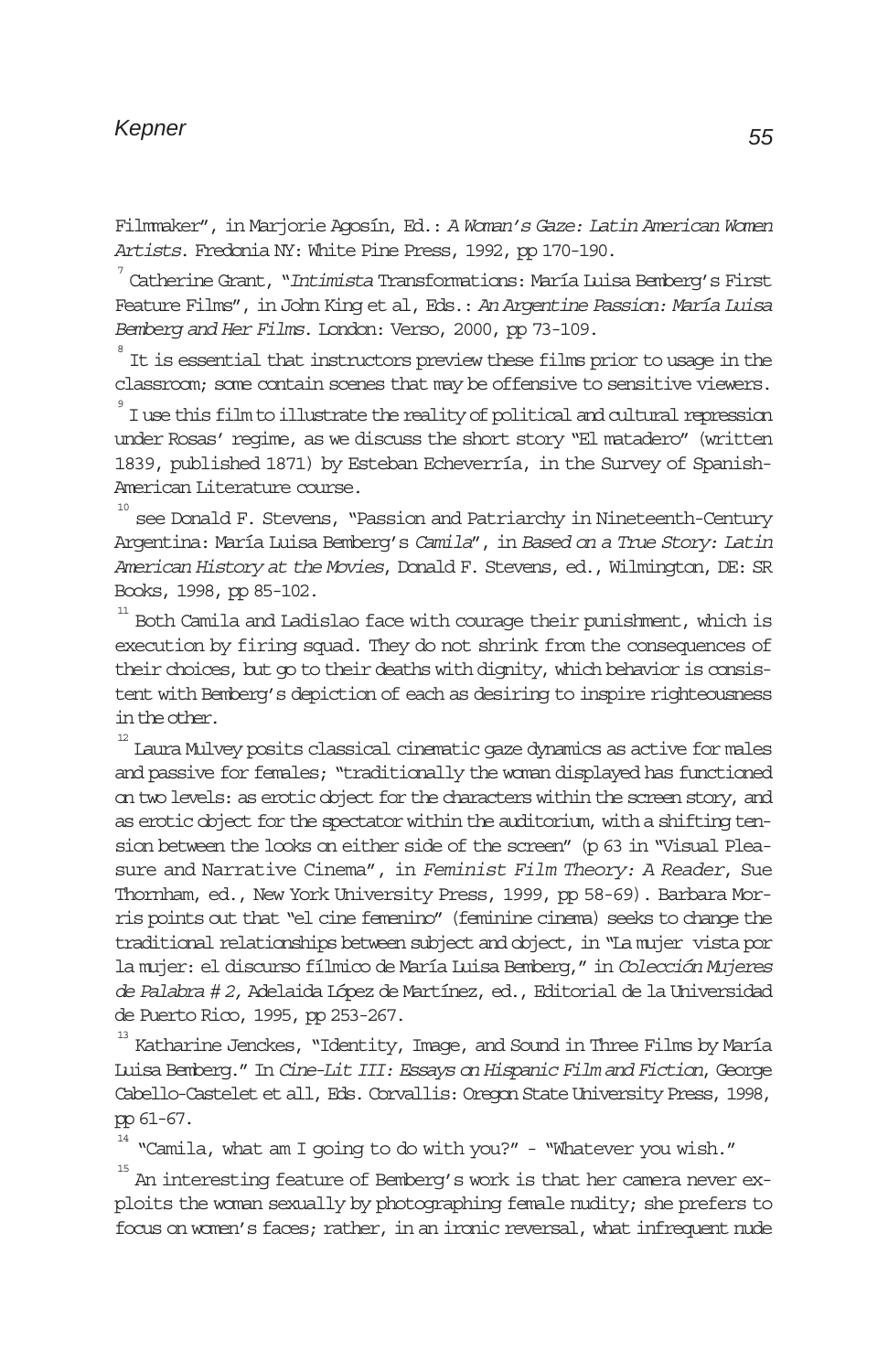scenes Bemberg does include in her work — and they are tastefully presented — focus on male nudity rather than female: again we see the privileging of the woman's gaze, rather than the man's.

 $^{\text{\tiny{16}}}$  The integrity which initially attracted Camila to Ladislao is evidenced in the fact that the renegade priest does not flee when he is given ample opportunity to do so. Rather, Ladislao awaits capture with resignation, telling Camila, "ya no puedo con Él" (I cannot resist Him any longer).

17 A poignant scene preceding the execution depicts the unborn baby's baptism: as Camila receives the last rites from her confessor, she drinks from the vial of holy water; according to Catholic doctrine, this rite will ensure the salvation of the baby's soul.

18 Richard Curry, "La estructuración del discurso fílmico en Camilade María-Luisa Bemberg: 'filtros'". Letras Femeninas, 18, (1-2), 1992, pp 11-23.

19 Bruce Williams, in "The Reflection of a Blinded Gaze: María Luisa Bemberg, Filmmaker." Marjorie Agosín, ed: A Woman's Gaze: Latin American Women Artists. Fredonia, NY: White Pine Press, 1998: 171-190.

20 Julianne Burton-Carvajal, in "María Luisa Bemberg's Miss Mary: Fragments of a Life and Career History." Robin, Diana, and Ira Jaffe, Eds.: Redirecting the Gaze: Gender, Theory and Cinema in the Third World. Albany: State University of New York Press, 1999, pp 331-351.

21 Bemberg herself explained, "This [incident] is how I discovered that female modesty means concealing what happens to us"; quoted in Burton-Carvajal, op. cit., p 348.

 $^{22}$  Bruce Williams, op. cit., p 184.

23 Currie K. Thompson, "The Films of María Luisa Bemberg and the Postmodern Aesthetic." La Chispa '95: Selected Proceedings: New Orleans and Louisiana Conference on Hispanic Languages and Literatures. Tulane University Press, 1995, pp 367-376.

24 Mark D. Szuchman, "Depicting the Past in Argentine Films: Family Drama and Historical Debate in Miss Maryand The Official Story," in Based on a True Story: Latin American History at the Movies, Donald F. Stevens, Ed., Wilmington, DE: SR Books, 2001, pp 173-200.

<sup>25</sup> Alberto Ciria, "History, Gender, Class and Power in the María Luisa Bemberg's Films."Revista Interamericana de Biliografía; Inter-American Review of Bibliography, 45, (1-2), 1995, pp 147-160.

26 "Do you think we are mad? Do you think we have too much money?" are questions asked more than once by the young sisters of Miss Mary. The relationship between wealth and madness is a provocative open question in this film.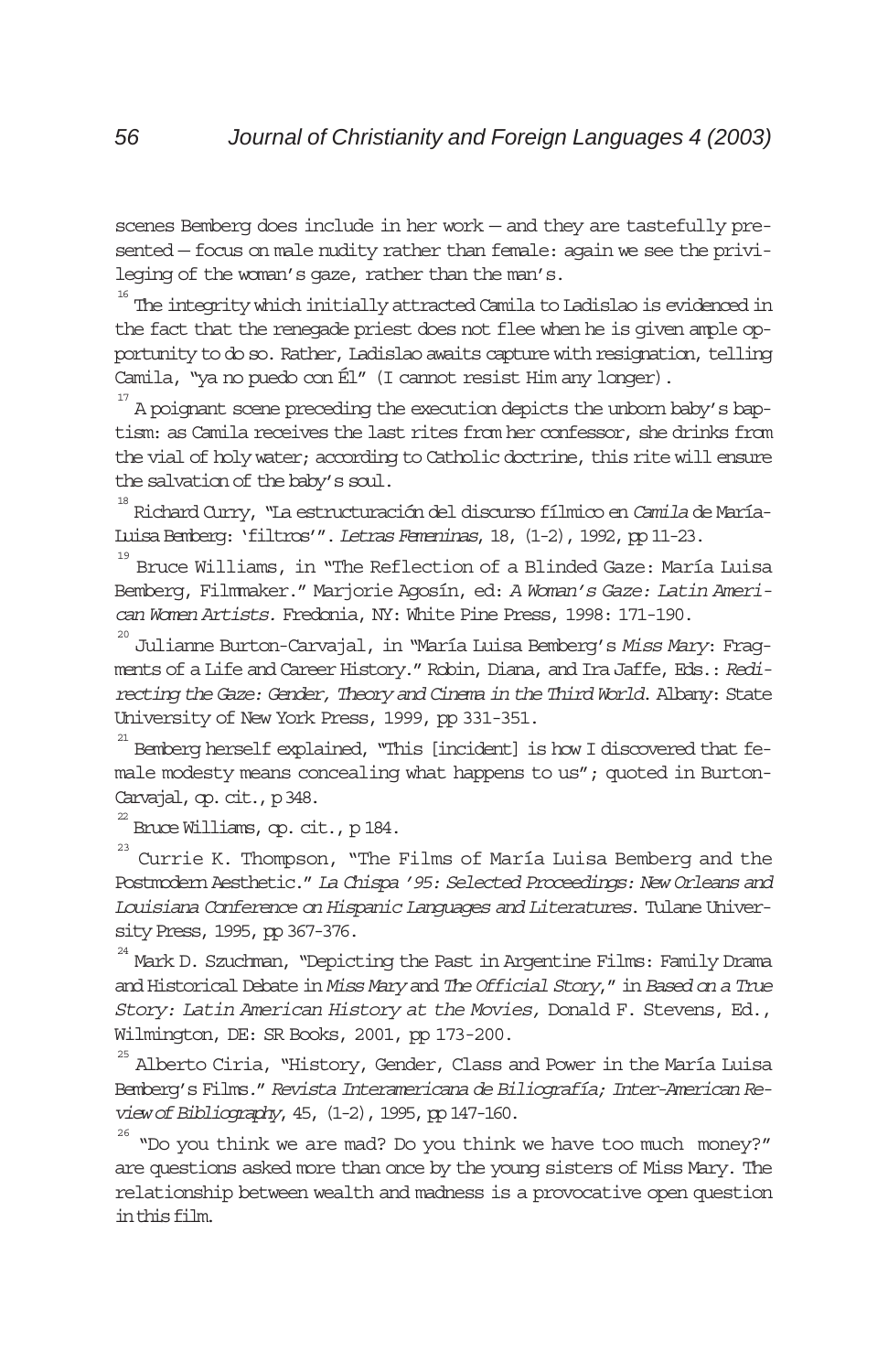$^{27}$  See Bemberg's 1990 film, Yo, la peor de todas (I, The Worst of All), an account of the life of the 17th Century Mexican nun, Sor Juana Inés de la Cruz (1648-1695). Bemberg's script is based on Octavio Paz' massive and authoritative biography: Sor Juana Inés de la Cruz, o, Las trampas de la fe, 1982. México: Fondo de Cultura Económica, 1990.

28 "No, no, I'm Charlotte. Charlotte's a metaphor for anybody that's different: a dwarf, black person, young homosexual, even a big, fat, ugly woman, who like anyone else has the right to a place in the sun. I was different from my brothers and sister. I was a subversive, a dreamer, and probably a filmmaker since I was a little girl. What surprised me was that I never suspected I could have some artistic disposition." María Luisa Bemberg, in Caleb Bach, op. cit.

<sup>29</sup> Gatto, Katherine Gyekenyesi. "*De eso no se habla: M*aría Luisa Bemberg's Postmodern Tour de Force". West Virginia University Philological Papers, Morgantown WVa: 45, 1999: 75-81.

<sup>30</sup> Averintsev, Sergei. "Bakhtin, Laughter, and Christian Culture." Felch, Susan M. and Paul J. Contino, Eds.,: Bakhtin and Religion: A Feeling for Faith. Evanston, IL: Northwestern University Press, pp 79-95.

<sup>31</sup> "And what is subversive about the grotesque is its power to reassess the center and the margins. Bemberg's protagonist is subversive, not by the mere fact of being a dwarf, but by virtue of her refusal to consider her 'difference' from the norm as deformity... Charlotte's subversive power stems from her affirmation of her own grotesqueness." Bruce Williams, "Dwarfing Difference: Deformity at the Threshold of the Visible", Canadian Journal of Film Studies / Revue canadienne d'etudes cinematographiques, 8, (2, fall) 1999: 44-55.

32 "...the flow of Bemberg's narrative rejects linearity or phallocentrism (a unitary drive toward a single, ostensibly reachable goal). Rather, the protagonist Carlota moves from the periphery" [with her abnormal status as dwarf] " into the center" [with the conventional act of marriage] "and ultimately back to the periphery" [with her final subversive act of joining the circus and abandoning her husband and mother]. Katherine Gyekenyesi Gatto, "De eso no se habla: María Luisa Bemberg's Argentine Postmodern tour de force." West Virginia University Philological Papers, 45 (1999), pp 75-81.

33 Bruce Williams (1999) sees Charlotte's mirrored gaze as "an assertion of her dual positioning as gaze object and sexual subject" (p 50).

 $^{34}$  "Carlota's stages of redefinition of the self, implied in the name change to Charlotte, her use of languages and music, and the use of mirrors to convey the idea that the self is always finding itself through reflections (mimesis), show her evolving from a marginalized figure into an accepted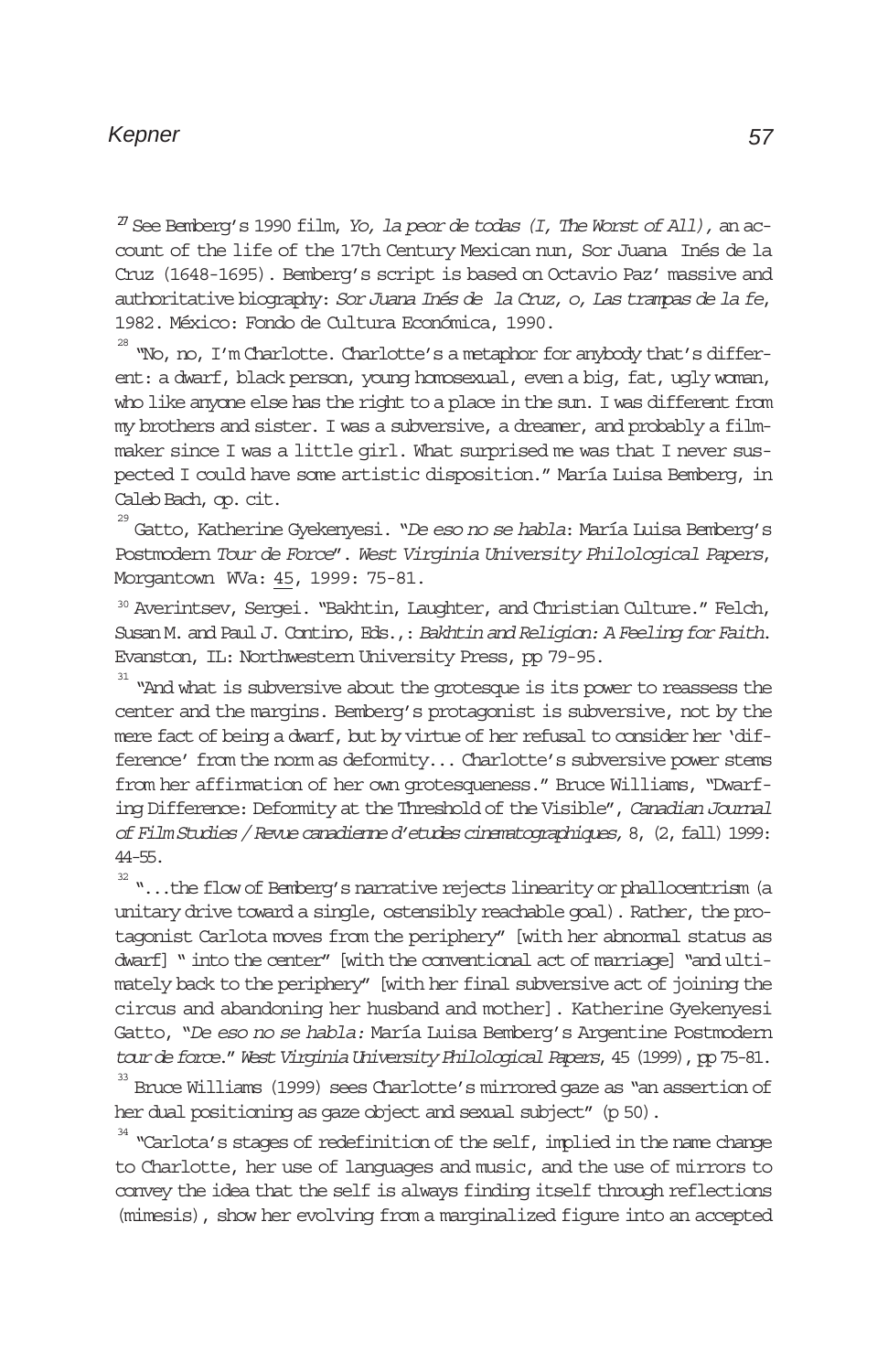wife, and once again returning to the periphery as a circus performer." Gatto, op cit., p. 80.

35 Thompson, op. cit., p 73.

36 Kathleen Newman: "'Convocar tanto mundo': Narrativising Authoritarianism and Globalization in De eso no se habla." John King, et al. eds., An Argentine Passion: María Luisa Bemberg and Her Films. London and New York: Verso, 2000, pp 181-192.

- 37 Newman, op. cit., p 187.
- 38 Ryken, op cit, p 125.

39 Bemberg, in King et al, eds., 2000, p 223.

40 Bach, op cit, p 27.

41 Ryken, op cit, p 105.

 $^{42}$  "As [Christians] assimilate works of art,  $\,\dots$  they should self-consciously assess the adequacy of artistic pictures of the world in terms of a Christian framework. The central tenets in that world view are the existence of God and an unseen spiritual world, the worth of physical reality, the value of the individual person and social institutions, the fact of human evil and fallenness, the availability of God's redemptive grace, and a view of human history as being under God's purposeful providence and headed toward a goal." Ryken, op cit, pp 121-22. See also Alan Jacobs, "Bakhtin and the Hermeneutics of Love," Felch, Susan M. and Paul J. Contino, Eds.,: *Bakhtin and Religion: A Feeling for Faith*. Evanston, IL: Northwestern University Press, pp 25-45.

### BIBLIOGRAPHY

- Agosín, Marjorie, Ed. *A Woman's Gaze: Latin American Women Artists.* Fredonia, NY: White Pine Press, 1998.
- Averintsev, Sergei. "Bahktin, Laughter, and Christian Culture." Felch, Susan M. and Paul J. Contino, Eds.,: *Bakhtin and Religion: A Feeling for Faith*. Evanston, IL: Northwestern University Press, 79-95.
- Bach, Caleb. "María Luisa Bemberg tells the untold." *Américas* 46 (Mar/ Apr 1994): 20-7.
- Burton-Carvajal, Julianne. "María Luisa Bemberg's Miss Mary: Fragments of a Life and Career History." Robin, Diana and Ira Jaffe, Eds.: *Redirecting the Gaze: Gender, Theory and Cinema in the Third World.* Albany: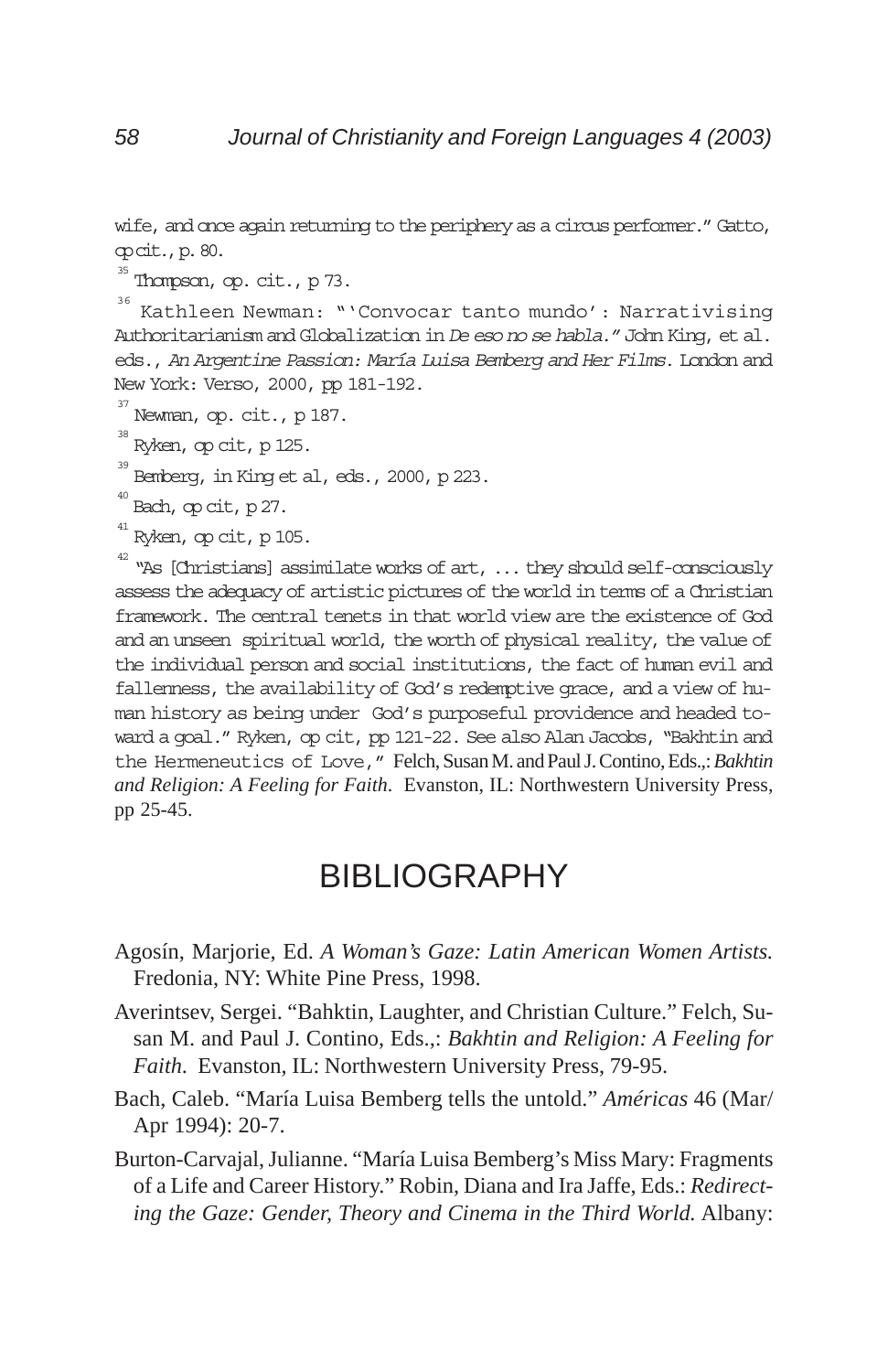State University of New York Press, 1999: 331-51.

- Cedola, Estela. "De la literatura al cine: J.L. Borges / E. Cozarinsky y J.L. Llinás / M.L. Bemberg." *Celehis: Revista del Centro de Letras Hispanoamericanas (Celehis)*, Plata, Argentina 5 (6-8), 1996, 131-41.
- Ciria, Alberto. "History, Gender, Class and Power in María Luisa Bemberg's Films." *Revista Interamericana de Bibliografía / Inter-American Review of Bibliography,* 45 (1-2), 1995: 147-60.
- Cortez, Beatriz. "Negociando la construcción de la identidad: La producción de tres directoras de cine latinoamericano." W. Lafayette, Indiana: *Romance Languages Annual* X (1999): 512-18.
- Cunningham, Lucía Guerra. "Silencios, disidencias y claudicaciones: Los problemas teóricos de la nueva crítica feminista." Adelaida López de Martínez, compiladora: *Colección Mujeres de Palabra # 2*: Editorial de la Universidad de Puerto Rico, 1995:21-32.
- Curry, Richard. "La estructuración del discurso fílmico en *Camila* de María Luisa Bemberg: 'filtros'." Lincoln, NE: *Letras Femeninas*, Vol. XVIII (1-2), 1992: 11-23.
- Felch, Susan M. and Paul J. Contino, Eds.,: *Bakhtin and Religion: A Feeling for Faith*. Evanston, IL: Northwestern University Press.
- Gatto, Katherine Gyekenyesi. "*De eso no se habla*: María Luisa Bemberg's Argentine Postmodern *Tour de Force*." West Virginia University Philological Papers, Morgantown, W Va: 45, (1999): 75-81.
- Graham-Jones, Jean. "*Camila* y *Una pasión sudamericana*: Bemberg, Monti y un paraíso perdido argentino." *Segundas Jornadas Internacionales de Literatura Argentina: Actas.* Buenos Aires Argentina: Universidad de Buenos Aires, 1997: 102-110.
- Grant, Catherine. *"Intimista* Transformations: María Luisa Bemberg, Filmmaker*.*" King, John, et al, Eds*. An Argentine Passion: María Luisa Bemberg and her Films*. London & New York: Verso, 2000, 73-109.
- Jacobs, Alan. "Bahktin and the Hermeneutics of Love." Felch, Susan M. and Paul J. Contino, Eds.,: *Bakhtin and Religion: A Feeling for Faith*. Evanston, IL: Northwestern University Press, 25-45.
- Jenckes, Katharine."Identity, Image and Sound in Three Films by María Luisa Bemberg." George Cabello-Castelet et al, Eds: *Cine-Lit III: Essays on Hispanic Film and Fiction*. Corvallis: Oregon State University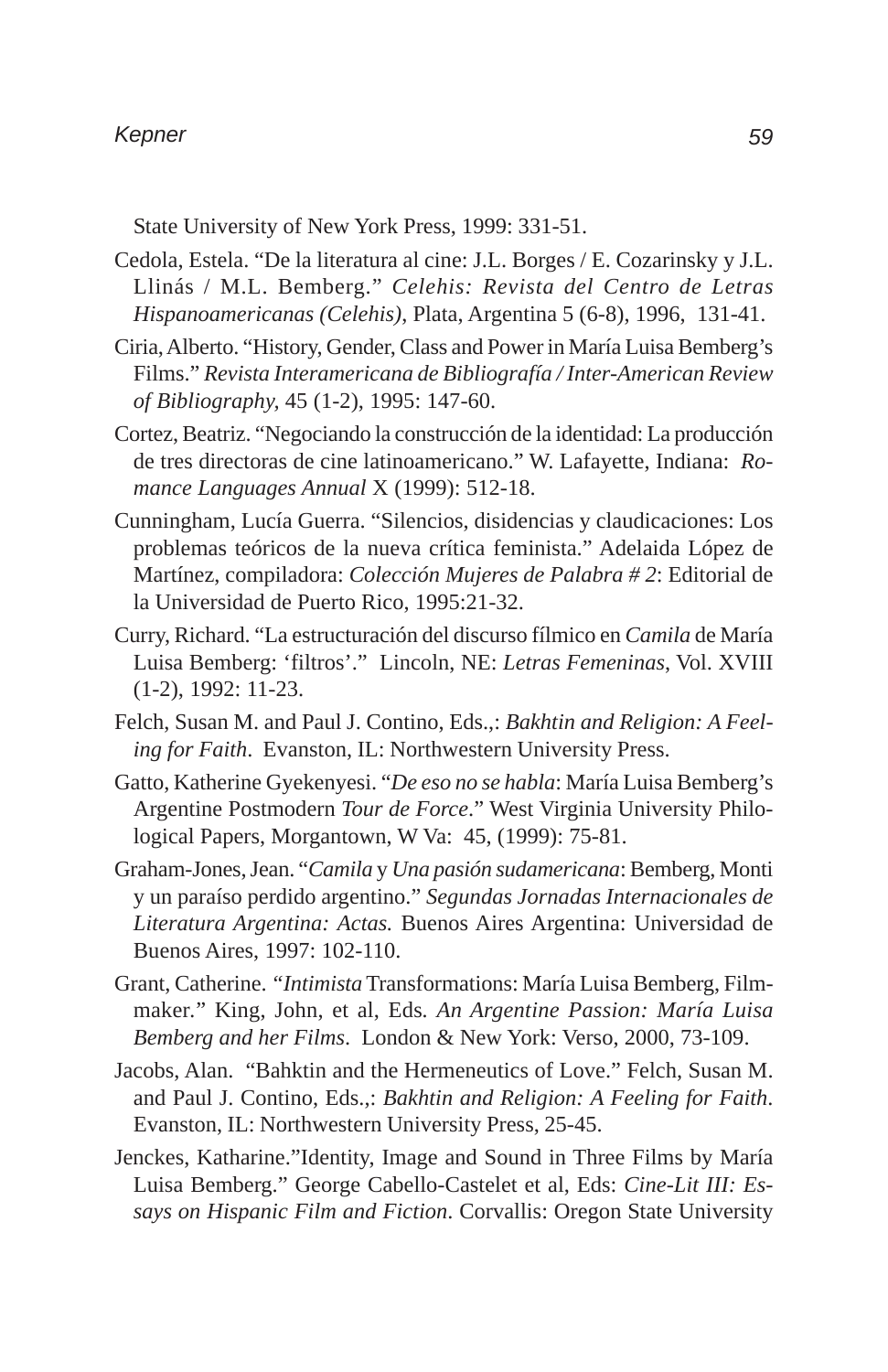Press, 1998: 61-7.

- King, John, Sheila Whitaker, and Rosa Bosch, Eds*. An Argentine Passion: María Luisa Bemberg and her Films*. London & New York: Verso, 2000.
- King, John. *Magical Reels: A History of Cinema in Latin America*. New Edition. London & New York: Verso, 2000.
- Martin, Michael T., ed. *New Latin American Cinema, Vol. One: Theory, Practices, and Transcontinental Articulations.* Detroit: Wayne State University Press, 1997.
- Martin, Michael T., ed. *New Latin American Cinema, Vol. Two: Studies of National Cinemas.* Detroit: Wayne State University Press, 1997
- Morris, Barbara. "La mujer vista por la mujer: el discurso fílmico de María Luisa Bemberg." Adelaida López de Martínez, compiladora*: Colección Mujeres de Palabra # 2*: Editorial de la Universidad de Puerto Rico, 1995: 253-67.
- Mulvey, Laura. "Visual Pleasures and Narrative Cinema." Thornham, Sue, ed.: *Feminist Film Theory: A Reader*. New York University Press, 1999: 58-69.
- Newman, Kathleen. "'Convocar tanto mundo': Narrativising Authoritarianism and Globalization in *De eso no se habla.*" King, John, et al, Eds*. An Argentine Passion: María Luisa Bemberg and her Films*. London & New York: Verso, 2000, 181-192.
- Pick, Zuzana M. *The New Latin American Cinema: A Continental Project.* Austin: University of Texas Press, 1993.
- Ramírez, Susan E. "*I, The Worst of All*: The Literary Life of Sor Juana Inés de la Cruz." Donald F. Stevens, Ed.: *Based On a True Story: Latin American History at the Movies*. Wilmington DE: Scholarly Resources Books, 2001, 47-62.
- Robin, Diana, and Ira Jaffe, Eds. *Redirecting the Gaze: Gender, Theory and Cinema in the Third World.* Albany: State University of New York Press, 1999.
- Ryken, Leland. "The Creative Arts." Holmes, Arthur, Ed.: *The Making of a Christian Mind.* Downers Grove, IL: Inter-Varsity Press, 1985, 185-129.
- Stevens, Donald. F. "Passion and Patriarchy in Nineteenth-Century Argentina: María Luisa Bemberg's *Camila*." Donald F. Stevens, Ed.: *Based On a True Story: Latin American History at the Movies*. Wilmington DE: